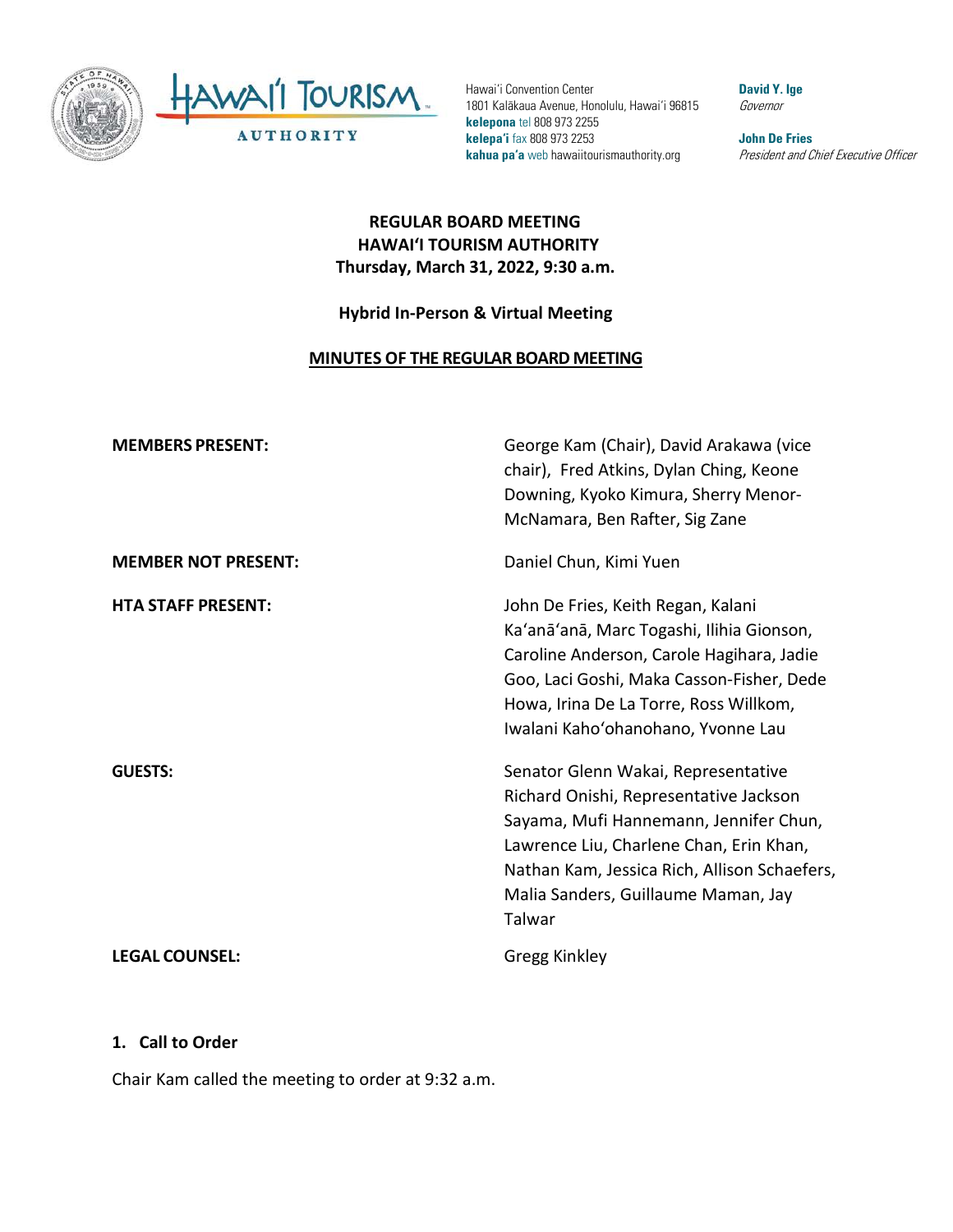### **2. Roll Call**

Mr. Regan did a roll call, and everyone confirmed attendance. Ms. Menor-McNamara would join later. Mr. Rafter confirmed there was no one present with him. Mr. Regan said they had a quorum for today's meeting.

### **3**. **Opening Cultural Protocol**

Mr. Casson-Fisher did the opening protocol.

He spoke about the U.S. Mint and the American Quarter Program. This four-year program celebrates the accomplishments and contributions made by women to the developmental history of the country. Beginning 2022 and continuing through 2025, the U.S. Mint will issue five new reserve designs each year. Each coin will maintain a likeness of George Washington, but is different from the design used during the previous quarter's program.

He said the American Woman quarters may feature contributions from various fields including, but not limited to, suffrage, civil rights, abolition, government, humanities, science, space, and the arts. The women honored will be from ethnically, racially, and geographically diverse backgrounds. He mentioned all the women that will appear on the 2022 quarter, and said that among the other women appearing on the 2023 quarter will be Edith Kanāka'ole.

Ms. Kanāka'ole passed away in 1978 and she was an internationally acclaimed kumu hula, composer, chanter and performer. She was credited for playing a vital role in passing down the teachings of Hula, amid the 1970's Hawaiian Renaissance when cultural traditions, languages and institutions were being revived widely and publicly among native populations. Her dance school was internationally acclaimed for teaching Hula and chanting. The non-profit was focused on uplifting cultural teachings, philosophies, and traditions that were revived thanks to the Kanāka'ole family.

## **4. Approval of Minutes of the February 24, 2022, Board Meeting**

Chair Kam asked for a motion. Mr. Atkins made a motion, and Mr. Ching seconded. Mr. Regan did roll call and the motion passed unanimously.

# **5. Report of Permitted Interactions at an Informational Meeting or Presentation Not Organized by the Board Under HRS section 92-2.5(C)**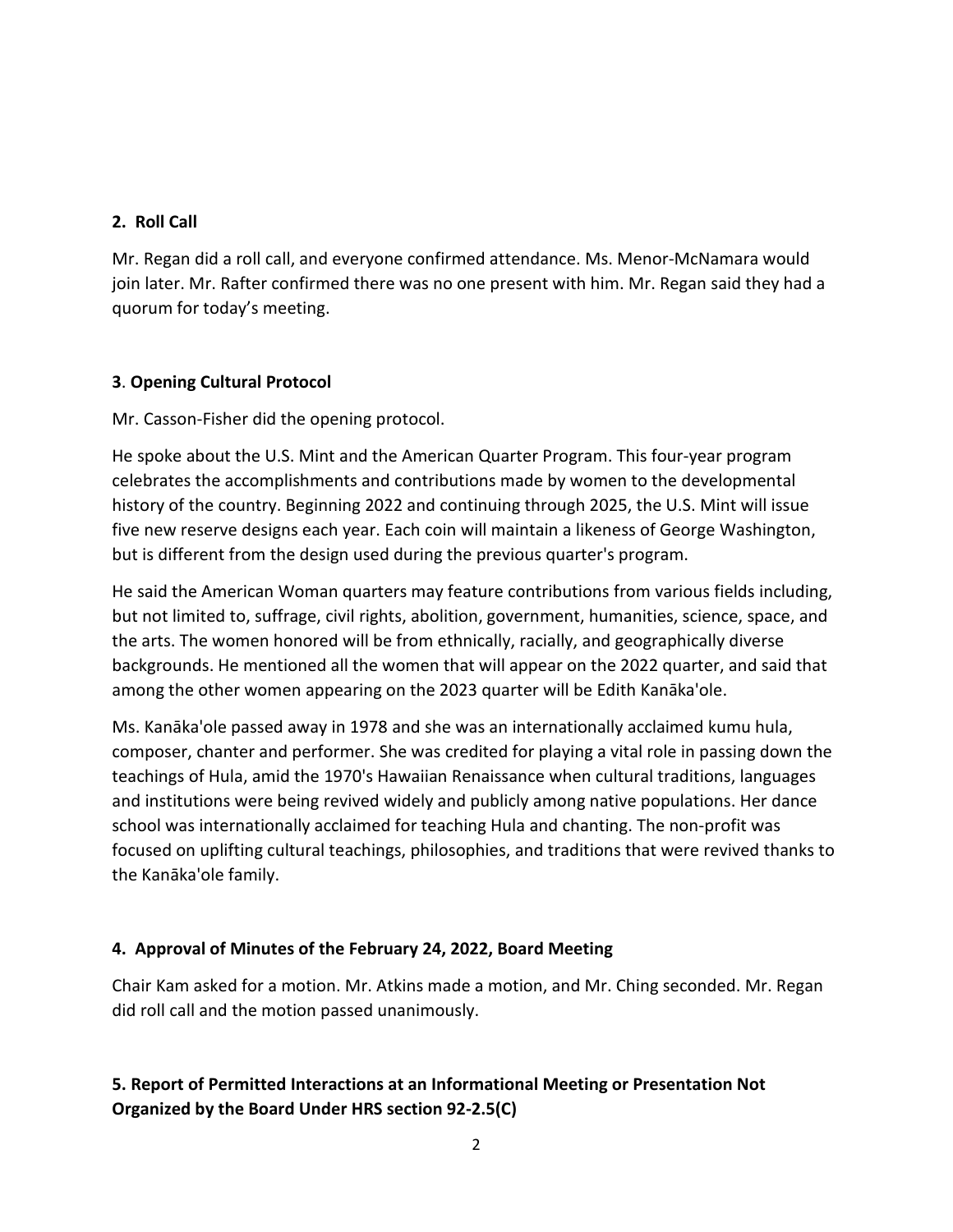Chair Kam asked if there were any permitted interactions. There were none.

#### **6. Reports of the Chief Executive Officer/Chief Administrative Officer/Chief Brand Office**

#### **a. Relating to Update on HTA's Programs During February 2022**

Mr. De Fries first reported the suspension of Safe Travels Hawai'i. He said there is a sense that they are moving into a phase of stabilization, focusing on leisure travel and HTA's ability to capture the meetings, conventions, and incentives market.

He spoke about the sequential re-opening of international markets led by Japan. He mentioned HTA's continuing efforts to work with each of the island DMAP steering committees, with the island chapters, and the DMAP managers to address the hotspots. He said HTA's efforts double on strengthening relationships with community and leadership, community groups, and industry partners. To that end, he had invited HLTA President, Mr. Hannemann, to join and provide an update on the current hotel and restaurant show in the Convention Center and an HLTA update. He said their efforts are focused on investing in Hawai'i businesses and supporting more entrepreneurial development and the small business community.

Looking at year-end 2021, versus pre-pandemic 2019, visitor spend pre-pandemic was \$17.7 billion, and in 2021, it was \$13 billion. State tax revenue generation pre-pandemic was \$2.7 billion compared to 2021 at \$1.52 billion. Arrivals in 2019 was \$10.4 million compared to \$6.77 million in 2021. TAT ended the fiscal year (FY) 2019 had slightly over \$600 million in the first six months. In the last 6 months. July to December year-end, TAT had already accumulated \$326.9 million. He added emphasis to the per person per day spending. In 2009 it was \$145.70 compared to 2021, at \$199.72.

He said the coming month is filled with a range of activities, but none more important than the weeks ahead at the Hawai'i State Legislature. He asked Ms. Gionson to pull up a graph showing the House Bill 1600, State Budget. He said a request of \$60 million was made, and the House draft is currently sitting at \$1. For staff positions, HTA requested an expenditure ceiling of \$28,500 and a CIP request of \$64,000. He said he spoke to House Finance Chair, Ms. Sylvia Luke, and Tourism House Chair, Rep. Onishi who both confirmed they are placeholder numbers for negotiations that lie ahead.

He spoke about HB 1785, and said it looked to a Legislative Reference Bureau study that would be conducted looking at alternative Tourism Governance systems, and HTA fully supported it. It was later revised, but the revisions raised concerns. They had meetings scheduled the following week with the joint committees, and he encouraged the Board Legislative Permitted Action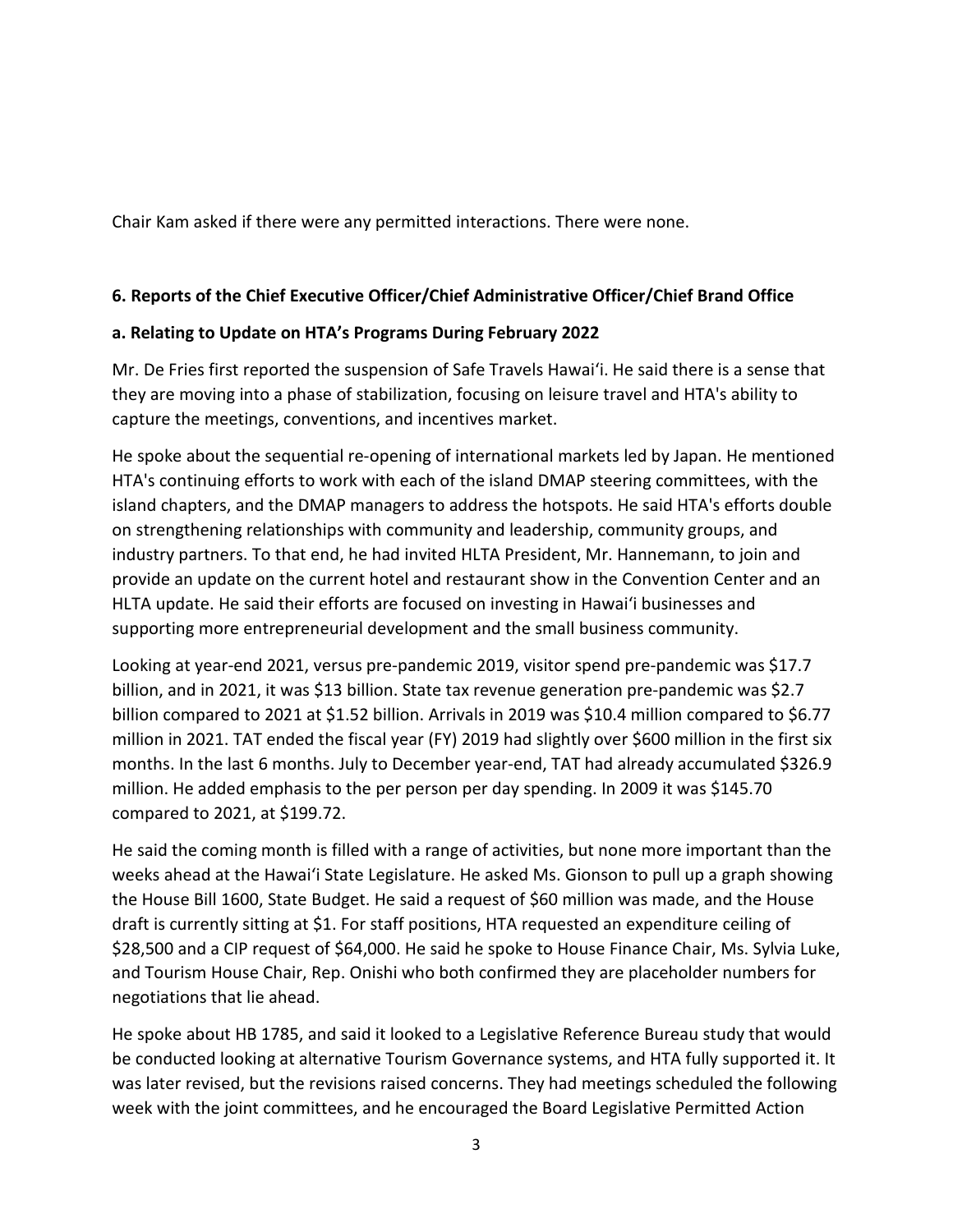Group to convene the next day, so that HTA could coordinate a course of action leading into the meetings coming up.

He added that Mr. Ka'anā'anā was delayed at getting to this morning's meeting because at the request of the first lady, Dawn Ige, he is presiding over a ceremony and celebration of the anniversary of Washington Place. He deferred that part of the presentation until Mr. Ka'anā'anā arrived.

### **b. Relating to Update on HTA's Implementation of Change Management Plan**

Mr. De Fries asked Mr. Regan to provide an update on this section.

Mr. Regan spoke about the administrative work HTA is doing. He said they continue to work diligently to support the overall organization. On the accounting side, with the assistance of Vice President of Finance, Mr. Togashi, HTA continues to process the requests coming from the HTA team in a timely, efficient manner. He said the financial reports continue to be compiled, reviewed, and entirely according to GAP, FAZBE and presented to the Budget, Finance and Convention Center Standing Committee (BFCC) for review and consideration in a timely, efficient manner.

On the procurement front, HTA continues to work to support the procurement needs of the HTA team. HB 862 had put them into HRS 103D, and took away HTA's exemption. He recognized Ms. Tracy Fermahin who helped lead the effort within procurement, and Mr. Togashi, for assisting in helping move through the numerous RFP's and contracts that are being executed, in support of HTA's overall mission and goals. This is in accordance with HRS 103D and the related Hawai'i Administrative Rules set up by the State Procurement Office.

He mentioned there is a Procurement Manager position that is vacant right now. He said Mr. Ronald Rodriguez left HTA in December 2021, and HTA has been actively recruiting for that position since then. He said it had been a challenge filling vacancies as this specialized type of worker is hard to find. He said those responsibilities are with himself and his team for the time being.

He recognized the Director of Planning, Ms. Anderson, who is extremely hard working. He said she is the reason why DMAPs has been so successful. He reminded everyone that this position is extremely important for HTA to continue to do the work associated with implementing the actions and sub-actions of those DMAPs. He commended Ms. Anderson on her hard work.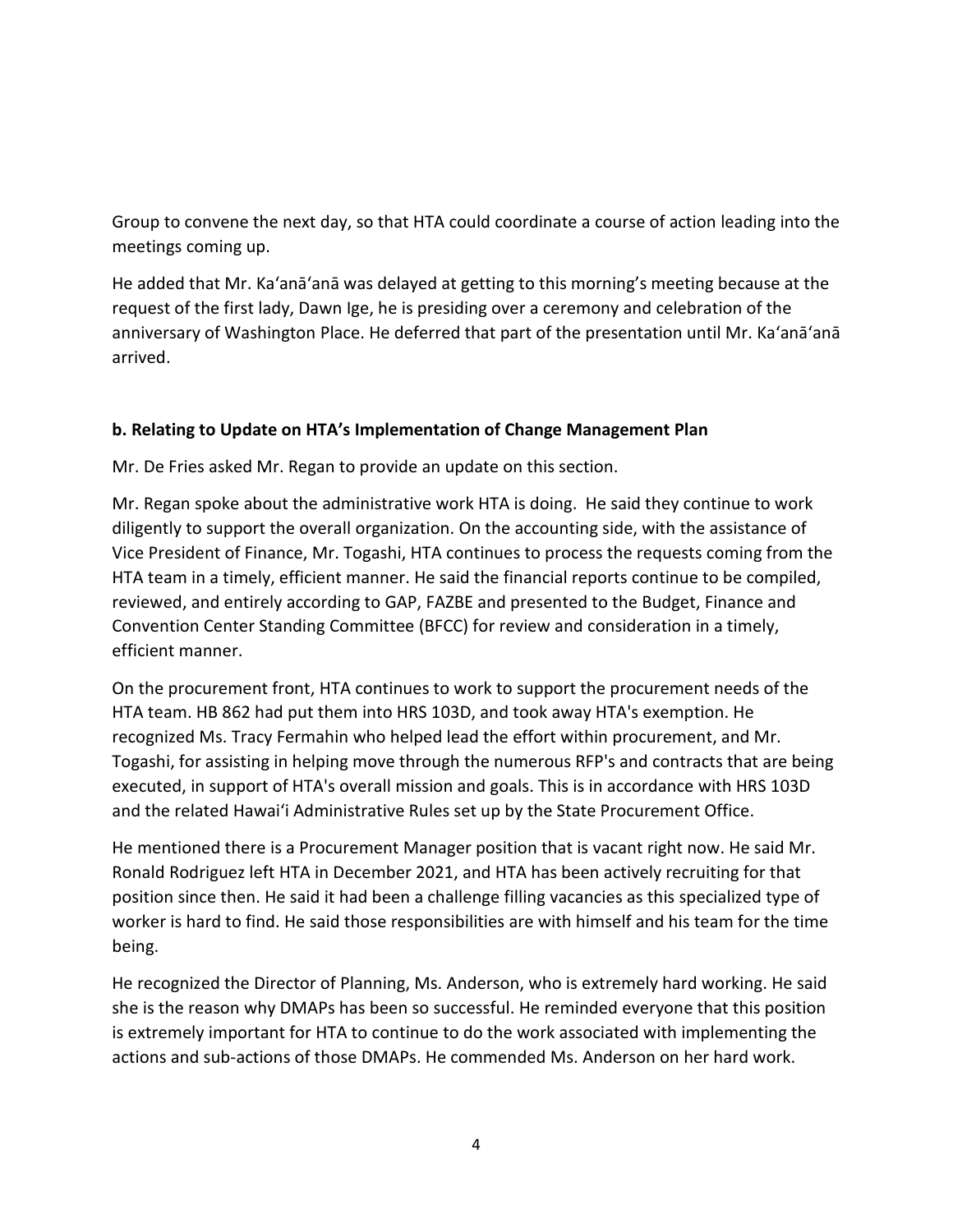He mentioned that they recently convened the island caucuses with legislators from different islands. They had focused discussions to share with them and activities going on with DMAPs. This was specific to what was happening in their area, allowing them an opportunity to ask questions and engage HTA. He thanked the legislators who could participate and those who joined later. They are working through the Grant Administration Plan for the Economic Development Administration Grant. This was assigned to HTA by Governor Ige, working closely with HTA and DLNR to move the process forward. They anticipated completing and submitting that soon to the EDA.

He said they were fortunate to welcome a new member to the team, which would be filling the Contracts and Administrative Manager position that has been vacant since Ms. Isabella Dance left in December 2020. New member, Mr. Bryant Yabui would join Friday, April 1, 2022. He said Mr. Yabui has extensive experience in Enterprise Technology Services (ETS) and the Department of Health, with an understanding and a background in procurement. He had declined the Procurement position and preferred the Contracts and Administrative Manager role.

Mr. Regan concluded that part of his role as CAO, is to guide HTA with any issues and challenges. He said he is proud to work with the team and the Board. He mentioned the CEO report has detailed information about what HTA is working on.

Ms. Kimura said both HB 1600 and Senate Bill 1785 are very important. She mentioned Rep. Onishi's comment on the placeholder. Mr. De Fries said they do not have the Senate draft. Out of the Energy, Economic Development and Tourism joint committees, a \$60 million budget is embedded in there. He has arranged a meeting next week to discuss this subject. Mr. De Fries said there was a disagreement about the number of staffing positions, as it appears that 3 positions had been eliminated. There is another interpretation saying none of the positions had been eliminated, so he said they would get that resolved.

Ms. Kimura asked what the position of the WAM Chair and Senator Wakai is. Mr. De Fries said he would know that after next week's meeting. Ms. Kimura asked if Mr. De Fries was planning to meet with Senator Wakai the following week, and he confirmed that it would be a joint meeting with WAM and Senator Wakai and Government Operations and Labor.

Mr. Arakawa thanked Ms. Kimura for the follow-up question, and Mr. De Fries for clarifying the Senate Bill. He spoke about HB 1600 and said it showed zero positions for HTA, with the Senate version expressing that they were not going to delete any vacant position. He said there was a discrepancy between the Bill and the Committee Report, so it needs to be clarified. Mr. De Fries said it is correct as it is shown, but he had multiple conversations with Rep. Onishi who verified that the House has no interest in tampering with the number of positions that HTA currently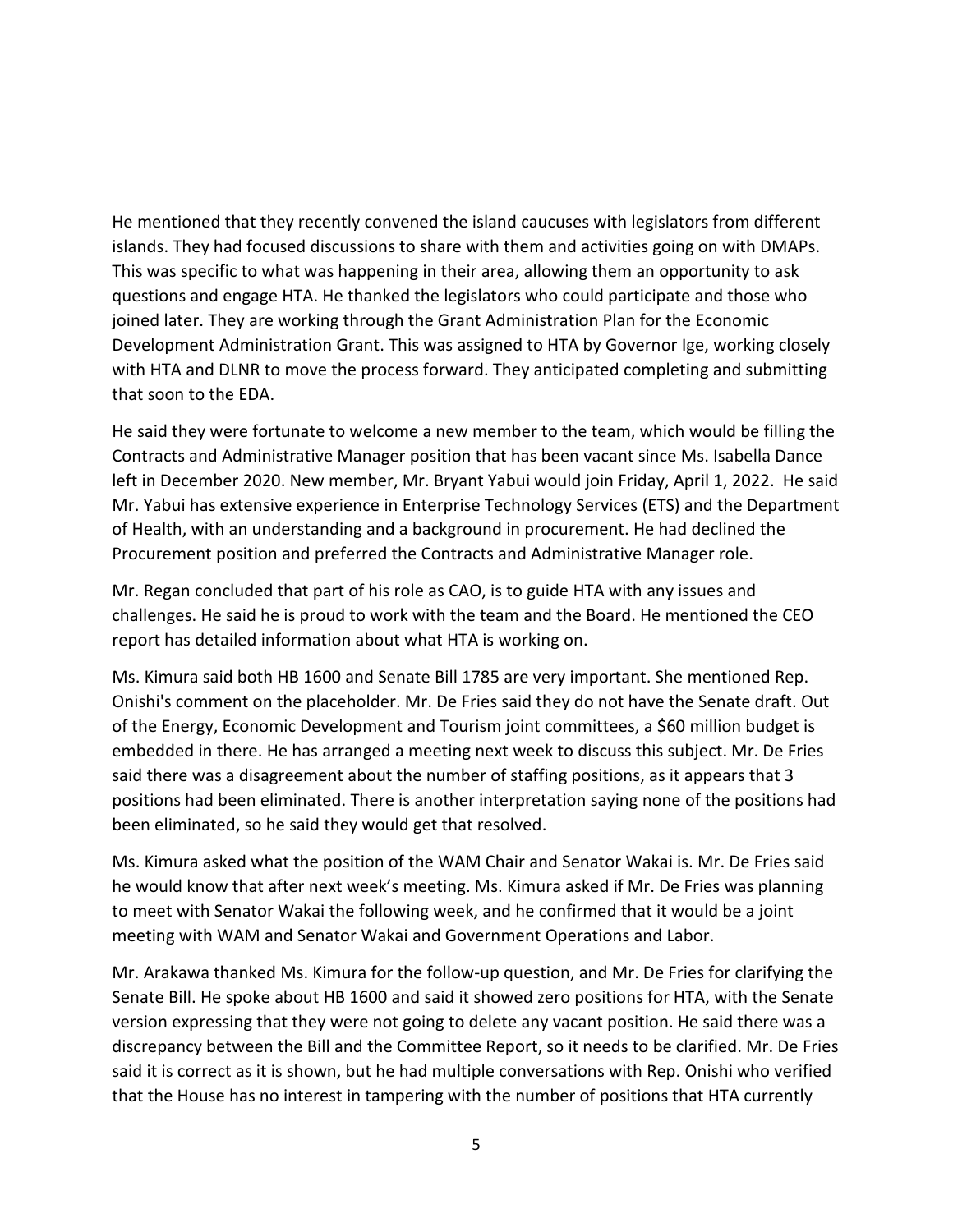had. Mr. Arakawa said they discussed and made a request for PIG meetings on the issue and the relevant House Chairs and the Senate Chairs which include Senator Brian Taniguchi, the Chair of the Labor, Culture and the Arts committee, as well as WAM Chair Senator Dela Cruz, Government Operations Chair Senator Moriwaki and Energy, Economic Development and Tourism Chair Senator Wakai. Mr. De Fries confirmed that was correct.

Mr. De Fries emphasized that key conferences are taking place in April, starting as early as April 4 in Washington D.C. The U.S. Travel Association is convening its Board meeting, and it is promoting Tourism on Capitol Hill. Mr. Ka'anā'anā will be representing HTA in Washington. He said the Hawai'i Convention Center hosts the Japan Association of Travel Agents and its important delegations on April 4. He thanked Mr. Eric Takahata and Ms. Mitsue Varley for coordinating it.

He was grateful that a few of HTA's Board members would be able to attend the evening reception the night of April 5. He said later in April, Travel Weekly is convening on April 26, and April 27, which would be an important opportunity for HTA. He said Mr. Talwar was doing an opening segment, and the Governor was the keynote speaker. Mr. De Fries said he had been asked to be the luncheon speaker. The conference would be followed with a round table of leaders in the industry on April 27. He added that HTA received a 64-page CEO report including much of what Mr. Regan presented, and the work going on in each of the four pillars.

Chair Kam recognized the arrival of Mr. Hannemann. Mr. De Fries had prepared a special slide for Mr. Hannemann before his presentation. She showed a slide of three UH football coaches, who he has known for years. Mr. De Fries recently had a dinner with Coach Jones to discuss the support the current head Coach Chang needs. UH Football Coach Larry Price came in during their dinner, which reminded him of a lesson Coach Price told: the difference between involvement and commitment. He elaborated and said the difference is like a bacon and eggs breakfast. The chicken is involved, the hog is committed. One dropped an egg and the other dropped a leg. He said in HTA's Board meetings are filled with committed people, including HTA staff, Board, and the community leadership in HTA's leadership partners. He said one of the leaders in that commitment is the President of Hawai'i Lodging and Tourism Association, and he welcomed Mr. Hannemann.

Mr. Hannemann thanked everyone for working in partnership with HLTA to ensure the industry thrived as the industry started to open up. He spoke about the Hawai'i Hotel Restaurant Show that was currently underway, and said it was a sterling example of what is going to happen in the future. They had a sold-out event with over 200 exhibitors on the Convention Center's ground floor. As of March 30, nearly 4,500 had signed up to come through. He said people are ready to open up and do business. He said he was grateful for that opportunity as it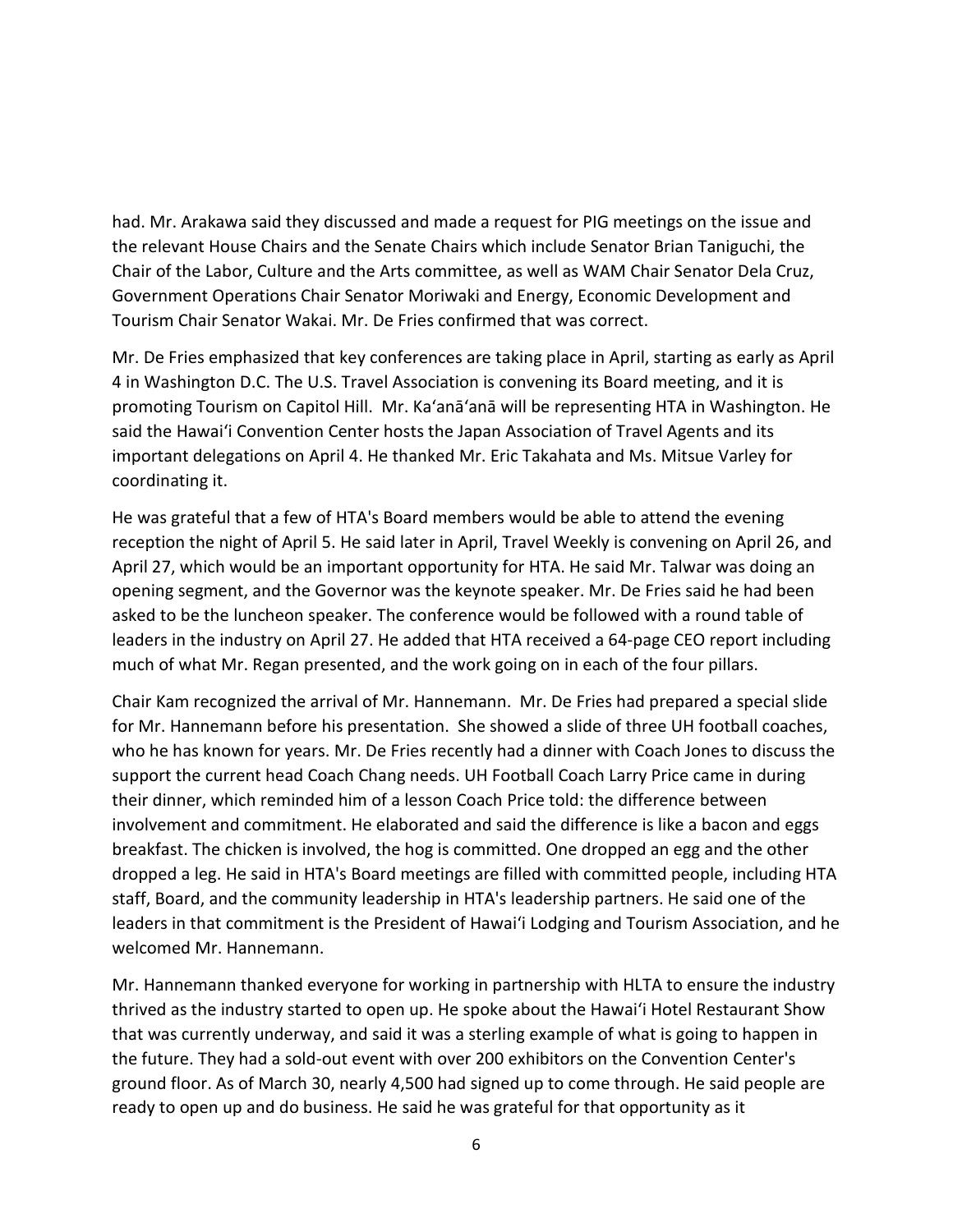demonstrated that large, structured, safe gatherings had returned, and if HTA gets off to a good start, which will reverberate through the communities.

He said it also signals that tourism is coming back, and two things had to happen on the road to recovery - international travel and large gatherings. He said it demonstrates what must happen going forward and enhances Hawai'i's reputation of being a hospitality mecca, that Hawai'i is the place to be.

Mr. Hannemann said two mayors came through the previous day. One was Mayor Blangiardi, who was very instrumental in working with HTA to ensure large gatherings. He commended Ms. Orton and her staff at the Convention Center. The other mayor was Mayor Victorino, who mentioned that he wanted to do a similar Trade Show on Maui, which is a great show and good for generating future business. He said he appreciated HTA's support in helping HLTA promote these type of activities, as it goes a long way to ensure the success of these type of gatherings.

Mr. Arakawa asked who the slide of the coaches belonged to. Mr. De Fries said it was constructed about 30 minutes ago. Mr. Arakawa said it was missing an important coach, the Hawai'i State High School Basketball Jamboree coach. He recommended putting the slide with the coach on in the future, as it is important for female athletes, basketball athletes, and for the State of Hawai'i. Chair Kam thanked Mr. Hannemann.

Mr. De Fries emphasized that HTA is moving back to in-person gatherings. They will make sure to bring in the leadership of the various industry partnerships in hotels, restaurants, retail and activities, and community leaders on occasion. Mr. De Fries wrapped up his presentation.

Chair Kam recognized that Senator Wakai, Rep. Onishi, and Rep. Sayama from the House were also on the call. He thanked them for their attendance.

### **7. Administrative and Audit Standing Committee Update**

## **a. Discussion, Recommendations and/or Action Regarding the Annual Evaluation of the HTA President & Chief Executive Officer's Performance**

Chair Kam recapped what the Administrative & Audit Standing Committee (AASC) meeting had discussed regarding the annual evaluation of the HTA President and CEO's performance. He said the AASC meeting packet showed extensive research of what HTA had been doing. The committee is still working through that and wants all the Board members to contribute on that. He said it is still pending and will provide more information on another date.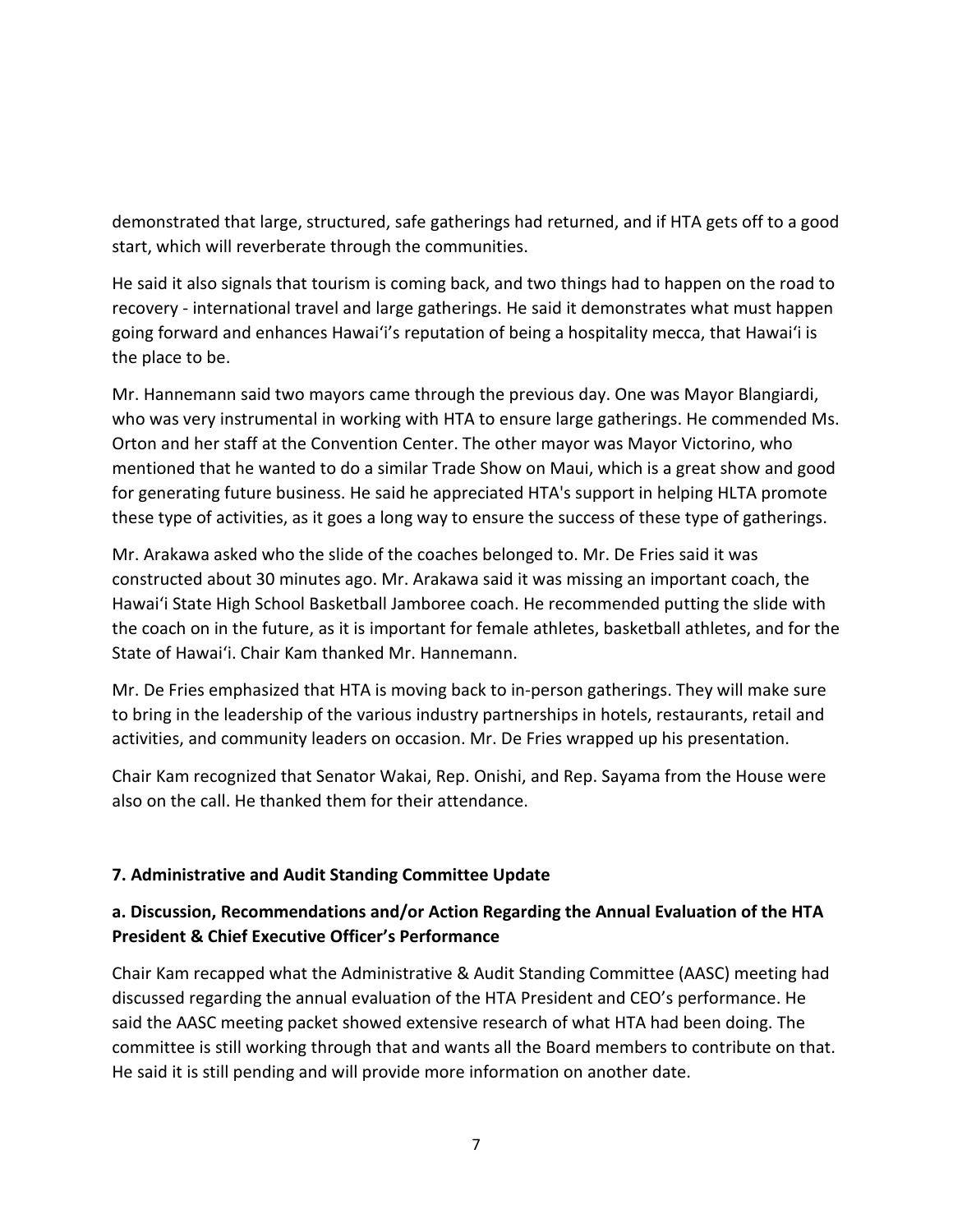Chair Kam said along with the present CEO evaluation, the Committee presented and discussed the proposed recommended Annual Evaluation Form for the Committee's use in evaluating the Committee. The President, CEO and the staff solicited recommendations and edits from the Committee members. He said they are still working through it. The Committee also spoke about the Legislative and Operational Budgeting policies, and the Committee recognized the need to update the current policy. The process for doing so had already begun with staff outlining the Legislative and Operating Budget process at a prior Budget, Finance and Convention Center Committee meeting.

## **b. Review, Discussion and Action on Hawai'i Tourism Authority's Policies, Procedures, and Investigatory Committees as Discussed at the March 24, 2022, Administrative and Audit Standing Committee Meeting**

The Committee recognized the need to replace the existing policies and procedures with HRS 103D, which is a State Procurement Code for procurement policies and procedures. The HTA staff had also reached out to the other State departments, noting that they do not follow any other procedures beyond 103D. Additionally, the committee discussed the following items: The Committee received the updated organizational chart and they discussed providing assistance to nominated Board members to brief them on the organization and current issues, concerns, programs, funding et cetera. The Committee recommended that at the full Board meeting, an industry update be provided by various industry organizations as part of the CEOs section of the agenda. The Committee also received an updated list of all of the Standing Committees and Permitted Investigation Groups (PIG).

The Committee discussed the process related to the Uniform Information Practices Act request. They would consult with the HTA's assigned deputy AG to ensure the HTA is in alignment with the law.

Ms. Kimura said they also discussed the organizational Chart and recommended approval, but she said that the organizational Chart was different from what the Senate was proposing. She asked if Mr. De Fries would talk to the Senate, and Chair Kam confirmed that he would. Mr. Arakawa confirmed that Chair Kam and Mr. De Fries had discussed that. He noted that the HTA had several vacancies for positions up for confirmation, and that was the last day for names to be submitted to the Senate for confirmation.

Mr. Regan said there was no testimony, comments, or questions.

### **8. Hoʻokahua Hawai'i Standing Committee Report and Update**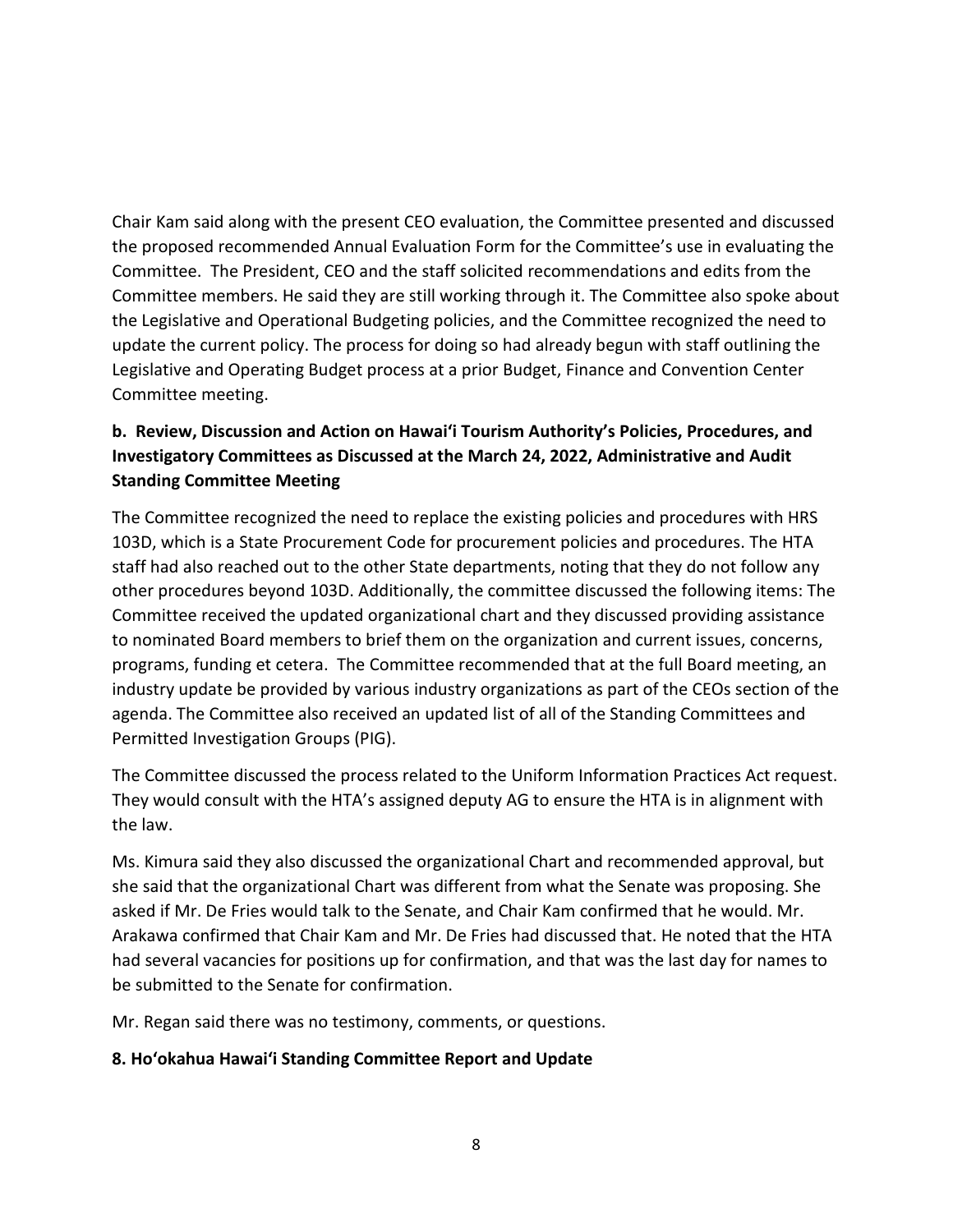Chair Kam asked Mr. Downing to update them with discussion and action, as Ms. Yuen was excused from the meeting.

## **a. Discussion and/or Action on the Recommendation by the Hoʻokahua Hawai'i Standing Committee on Reinstating the Resort Area Hawaiian Culture Initiative Program in 2022 as Presented at the March 28, 2022, Meeting**

Mr. Downing said they talked about the reinstatement of the Hawaiian Cultural Initiative and how they could find a place for Hawai'i's local artists, a venue to promote Hawai'i's music, to create a sense of place following their DMAP. He said they spoke about whether Sunset on the Beach was important. He thought that focusing on music and their culture was more important than any kind of Sunset on the Beach Program. He said, as a committee, they are looking forward to the reinstatement, and it is an action that the Board had to take. He recommended that HTA vote for it.

Chair Kam asked if there were any other comments because it was a great presentation. He said in the BFCC meeting, Mr. Ching spoke about what it was before, as this \$250,000 was approved and allocated. HTA wanted to get it back to the original amount, so Mr. Ching proposed that at the BFCC meeting, HTA would propose \$400,000 to the full Board. He said HTA's original proposal was to ensure that Hawai'i's cultural practitioners and musicians were funded in an appropriate manner for all the islands. He mentioned that Kaua'i did not use that funding, so he wanted to make sure that HTA put efforts to ensure that the funding goes there.

He mentioned an outstanding presentation from NaHHA and all the great work they are doing, in front, and behind the scenes, and he encouraged all the members to read through it.

Mr. Ching said from his experience through the pandemic, the musicians were pretty robust as long as they have places to play. He said the pandemic put the musicians in a tough spot, and they had to pivot online. There is a real need for live music and spontaneous dancing. He said it is difficult for nonprofits to navigate the RFPs to get funded. He hopes HTA could bring the musicians back to where they should be.

Chair Kam said Mr. Ching also offered his kokua and said TS Restaurants had done an outstanding job of ensuring that musicians are employed, thriving, and sharing Hawai'i's culture. He said NaHHA also asked to see where they could help. He said he is excited about what HTA and Mr. Ka'anā'anā and his team, working with NaHHA, can come up with for shorelines of all their resort areas throughout the State.

Ms. Kimura said that before the pandemic, they were spending almost \$400,000, and asked to get a little bit more as Maui County has three islands.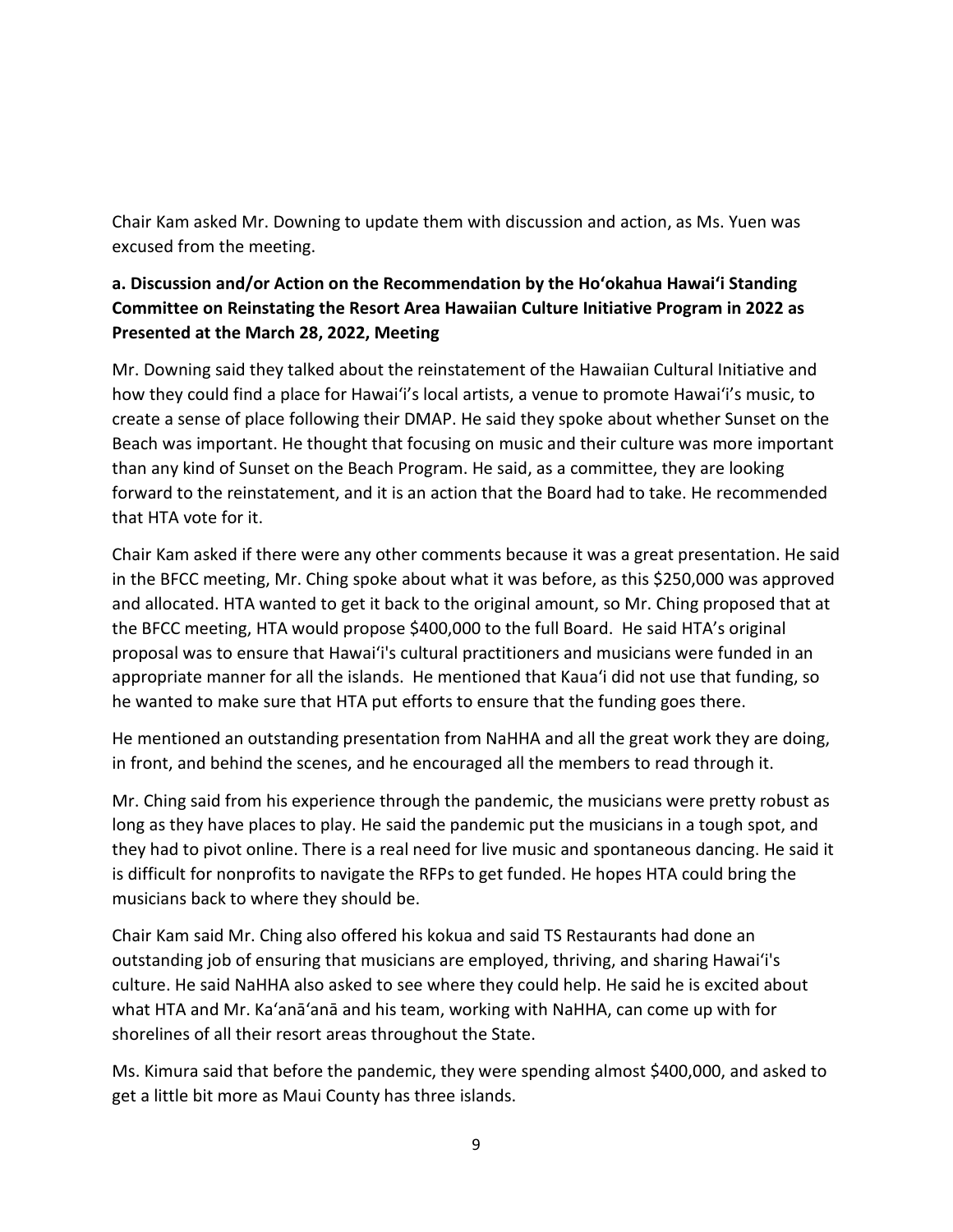Chair Kam said it was a good point. He said Mr. Ka'anā'anā pulled the funds from the Hawaiian Opportunity Fund and added another \$150,000 to bring it up to \$400,000. He said it could be later, but that is something HTA had to work on and invest in the right way.

Mr. Atkins echoed what Mr. Ching said, and even though many places were open, all the costs had increased, so music was one thing they could cut down on to save on costs. He said the support in this area from HTA would be appreciated. He asked if the increase from the \$250,000 to \$400,000 was across the Board, pro-rata, where the other islands get more money too.

Chair Kam said Ms. Ka'anā'anā and his team are working towards that and if the Board approves the \$400,000, Mr. Ka'anā'anā and his team could decide how to share it throughout the islands.

Mr. Atkins asked if that would be through an RFP process, where different ideas come through for each island. He said in the presentation, there were specific things they wanted to bring back.

Chair Kam confirmed it would be for them to discuss. He said the intent is to get their musicians employed. He said the "how" has been the challenge. He said HTA is looking at their kuleana to figure out a way how they could do it, whether it is nonprofit or for-profit, Mr. Ching will share some of their best practices.

Mr. Atkins asked once they work through the process, how will the counties be notified. Chair Kam said they would work closely with the counties because a lot of the venues are county venues. He said it would be a partnership, and they are looking to engage all their stakeholders, whether private landlord, State, or County, to share Hawai'i's culture with the world.

Mr. Regan said for the procurement, HTA would follow 103D, and the appropriate State Procurement Laws and Administrative Rules. He said this agenda item required a motion to ratify the approval of the recommendation of the Committee to reinstate the program.

Chair Kam asked for a recommendation.

Mr. Downing made a motion and Ms. Kimura seconded. Mr. Regan did a roll call and the motion passed unanimously.

#### **9. Report and Update by the Budget, Finance, and Convention Center Standing Committee**

Mr. Rafter said they discussed several things and said he would run through them as action items. He said multiple items needed to be approved by the Board.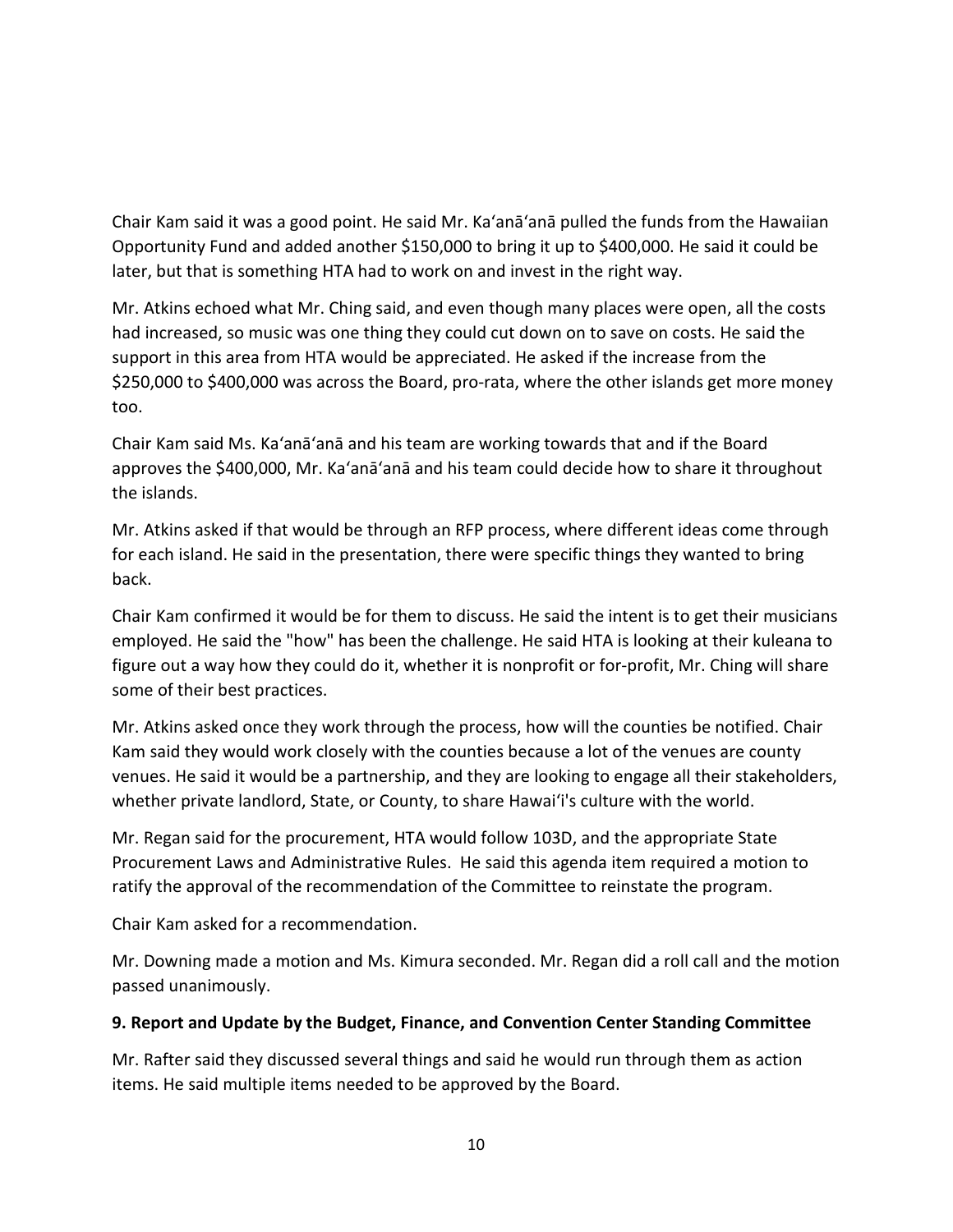## **a. Discussion and Action on the Recommendation by the Budget, Finance, and Convention Center (BFCC) Standing Committee on the HTA's Financial Report for February 2022 as Presented at the March 29, 2022, Meeting**

Mr. Rafter reported that the BFCC committee reviewed the financial reports presented by Mr. Togashi, and the HTA did not find anything out of the ordinary. HTA recommended approval of the financials presented and provided. There were no questions. He asked for a motion. Chair Kam made a motion and Mr. Downing seconded. Mr. Regan did a roll call and the motion passed unanimously.

# **b. Discussion and Action on the Recommendation by the Budget, Finance, and Convention Center Standing Committee on the Hawai'i Convention Center's February 2022 Financial Report and Update on the Hawai'i Convention Center's 6-Year CIP Plan as Presented at the March 29, 2022, Meeting**

Mr. Rafter said they reviewed the Convention Centers Financial Report as presented by Ms. Orton, Ms. Tait and their team. He said they discussed the update on the repairs and maintenance activities at the Convention Center, not in relation to the request for funding for the roof. It was just an update on repairs and maintenance. The meeting packet had more information. He said HTA recommended approval of the HCC financials as presented and provided. He asked if there were any questions, but there were none. He asked for a motion to recommend the approval of the HCC financials. Chair Kam made a motion and Mr. Arakawa seconded. Mr. Regan did a roll call and the motion passed unanimously.

# **c. Discussion and Action on the Recommendation by the Budget, Finance, and Convention Center Standing Committee to Reallocate FY22 Funds from Route Development to Resort Area Hawaiian Culture Initiative in the Amount of \$250,000 to Support DMAP-Related Activities as Presented at the March 29, 2022, Meeting**

Mr. Rafter said the Committee discussed a request to reallocate the FY 2022 funds from Route Development, which was deferred to Resort Area Hawaiian Culture Initiatives, as recently discussed in the amount of \$250,000, to support DMAP related activities. He said the Committee also discussed the need to further enhance the activities related to Resort Area Hawaiian Culture. They identified additional funds from the Hawaiian Culture Opportunity Fund, in the amount of \$150,000, to raise the total amount for the initiative \$400,000. He said they recommended the approval of the request to reallocate these funds from the various places to \$400,000 for the Hawaiian Cultural Initiatives Sport DMAP-related activities. He said it is one vote, but they recommend approval of the request to reallocate \$250,000 from Route Development and \$150,000 from Hawaiian Culture Opportunity to Resort Area Hawaiian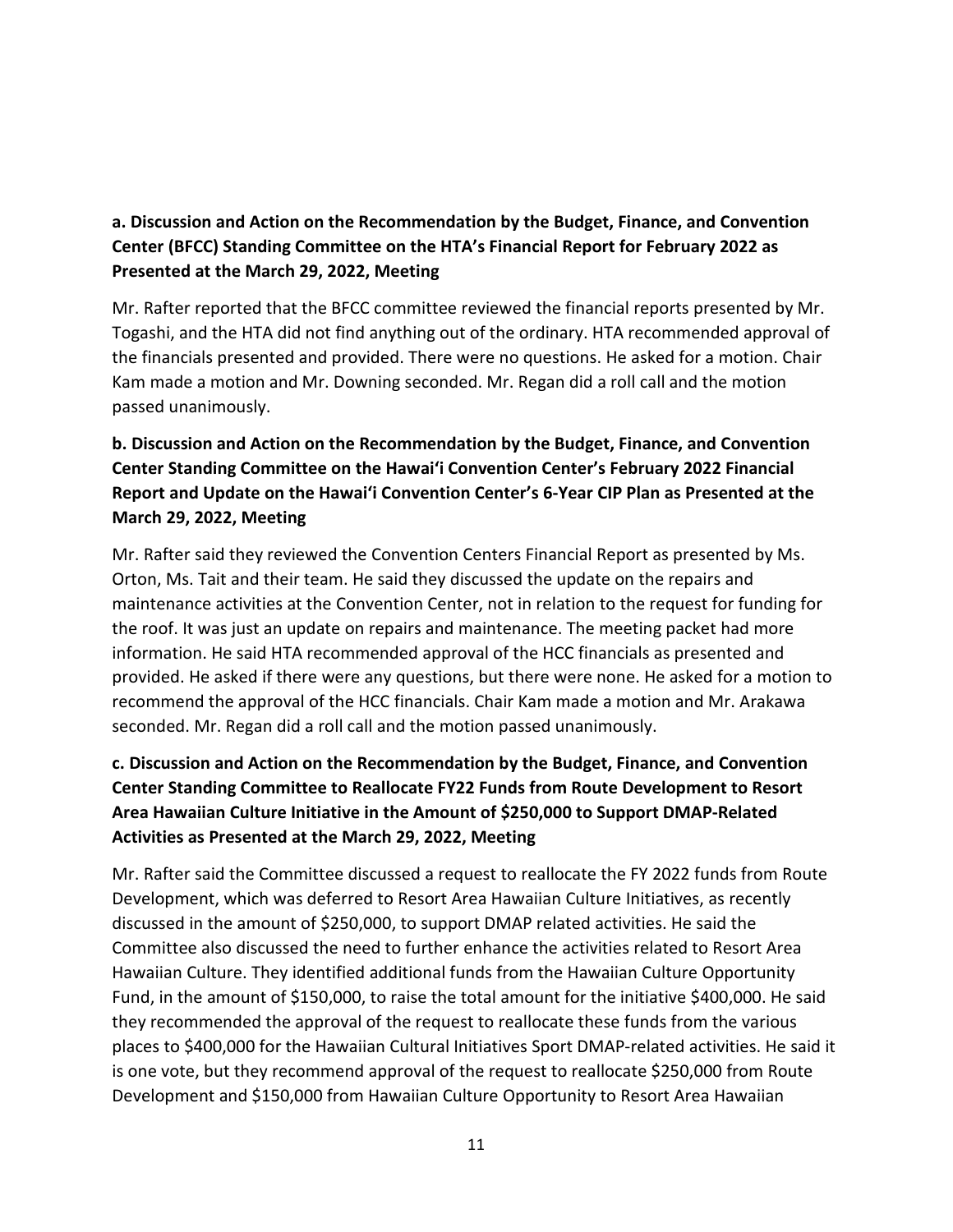Culture Initiatives. There were no questions or comments. Mr. Rafter asked for a motion. Chair Kam made a motion, and Mr. Downing seconded. Mr. Regan did a roll call, and the motion passed unanimously.

# **d. Discussion and Action on the Recommendation by the Budget, Finance, and Convention Center Standing Committee to Reallocate FY22 Funds from GoHawaii to Sports Unallocated in the Amount of \$167,000 to Increase the Total Funding in Support of the Sports RFP to \$1,500,000 as Presented at the March 29, 2022, Meeting**

Mr. Rafter said the Committee discussed and requested to reallocate the FY 2022 funds from GoHawaii, to Sports Unallocated, in the amount of \$167,000, to increase the total funding in support of the Sports RFP to \$1.5 million. He said it was replenishing the money they approved before to the Big West sponsorship. The Committee recommended approval of the request to reallocate these funds back into the Sports RFP. There were no questions. Mr. Rafter asked for a motion. Chair Kam made a motion and Mr. Ching seconded. Mr. Regan did a roll call and the motion passed unanimously.

# **e. Discussion and Action on the Recommendation by the Budget, Finance, and Convention Center Standing Committee to Reallocate FY22 Funds from GoHawaii to LPGA in the Amount of \$500,000 to Support the LPGA Lotte Championship as Presented at the March 29, 2022, Meeting**

Mr. Rafter said the Committee discussed the LPGA Tournament coming up. He requested the Board to approve the request to reallocate the FY 2022 funds from GoHawaii to LPGA in an amount of between \$0 and \$500,000, not to exceed \$500,000, to support the LPGA Lotte Championship. The topic would also be covered in the Branding Standing Committee meeting, which will set the amount that is being recommended. Mr. Atkins said it should be done at the Branding Standing Committee, as it had to be the Branding Standing Committee's recommendation. Mr. Regan said the motion could be as described, and replace "in the amount of", with, "up to" or, "not to exceed." Chair Kam said another proposal could be to change the amount to \$250,000, and on the Branding Standing Committee side, it would be in alignment. He asked if there were questions, but there were none.

Mr. Ching said it was okay to say, "up to" and the Branding Standing Committee decided on \$250,000, so in the spirit of what was discussed, they should say "up to \$500,000."

Mr. Arakawa said it should be deferred as it is a lot of money. He said the Branding Standing Committee could deal with the further issues and then decide to amend the budget.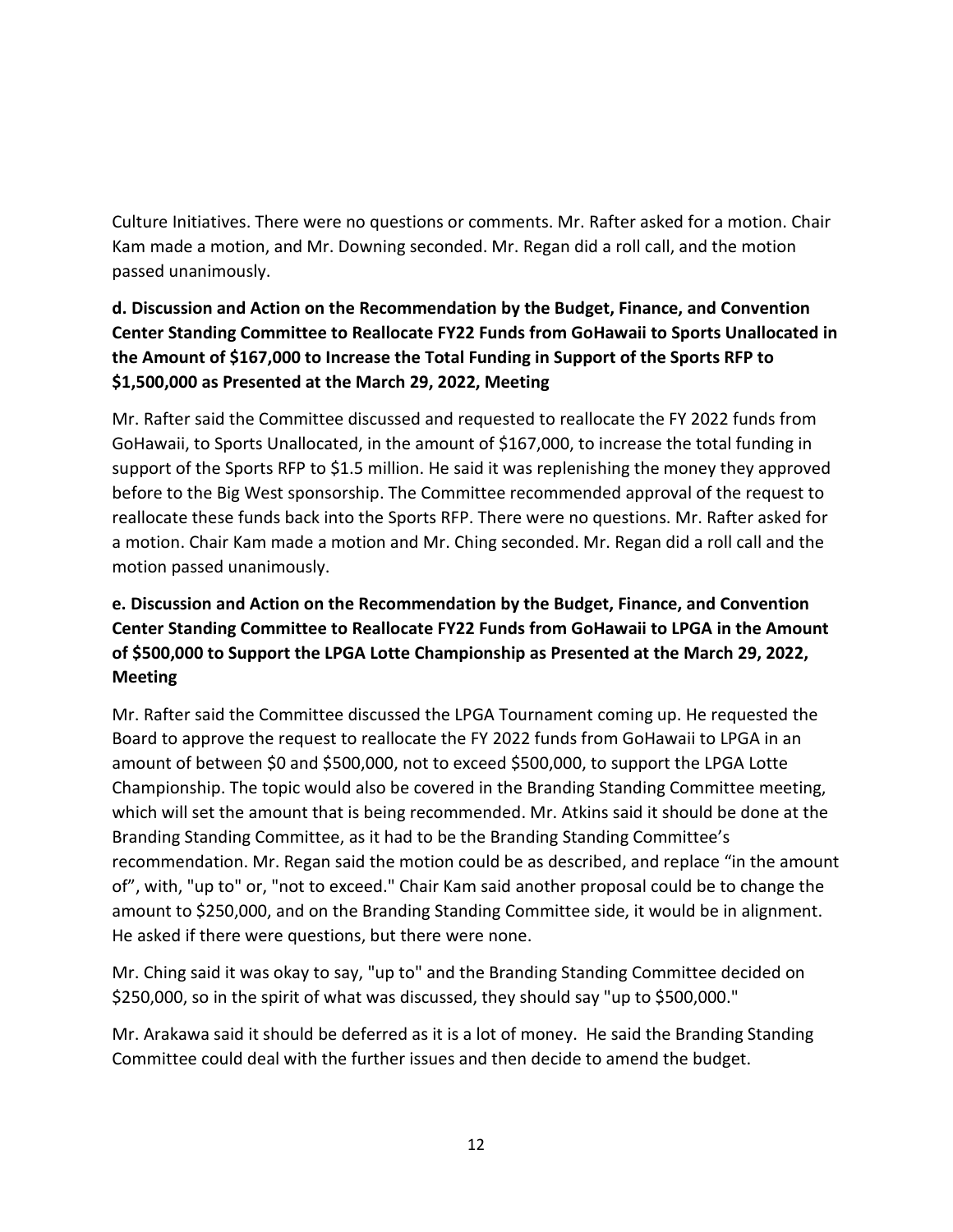Mr. Rafter backed up Mr. Arakawa's point and felt the decision should be made by the Branding Standing Committee for numerous reasons. Chair Kam said to defer Item "E" to the Branding Standing Committee and then they could circle back after the Branding Standing Committee had the discussion. Everyone was happy with that decision.

# **f. Discussion and Action on the Recommendation by the Budget, Finance, and Convention Center Standing Committee to Reallocate FY22 Funds from GoHawaii to Marketing Opportunity Fund in the Amount of \$43,000 to Support the Market Allocation Platform as Presented at the March 29, 2022, Meeting**

Mr. Rafter said the committee discussed the request to reallocate the FY 2022 funds from GoHawaii, to the Marketing Opportunity Fund, in the amount of \$43,000, to support the Market Allocation Platform. The Committee recommended this approval. There were no questions. Mr. Rafter asked that the Board approve the request. He asked for a motion. Chair Kam made a motion and Ms. Kimura seconded. Mr. Regan did a roll call and the motion passed unanimously.

# **g. Discussion and Action on the Recommendation by the Budget, Finance, and Convention Center Standing Committee for the Funding to Support an Update of the Hawai'i Convention Center Futures Study as Presented at the March 29, 2022, Meeting**

Mr. Rafter said they discussed the request to support and approve the expenditure for funds in an amount, not to exceed \$50,000, to update the Hawai'i Convention Center Futures Study. For context, he said the study was completed in April 2020, and since then market conditions had changed, and there had been big increases in construction prices and supply chain issues. The committee recommended that the Board approves the request to update the Futures Study, as it would help assist the Convention Center PIG, and is work related to what the future of the Convention Center is. He said they would also reallocate the Major Repairs and Maintenance Budget funds for this. He said the Committee recommended approval of the request. There were no questions. Mr. Downing mentioned he had an issue with the wording again, but Chair Kam said they will amend the wording. Chair Kam made a motion and Mr. Arakawa seconded. Mr. Regan did a roll call and the motion passed unanimously

Mr. Arakawa commented on the \$250,000 that would be spoken about in the Branding Standing Committee. Still, under a prior administration, the Board approved the policy, allowing the CEO and the Chair to approve contracts up to \$250,000 without the Board's approval. He said if the Board voted not to approve the LPGA, the CEO and Chair could approve the amount without anyone knowing it. He said they should revisit that subject as it was not on the agenda, but it came up because of the \$250,000 number. He said the new Board members should know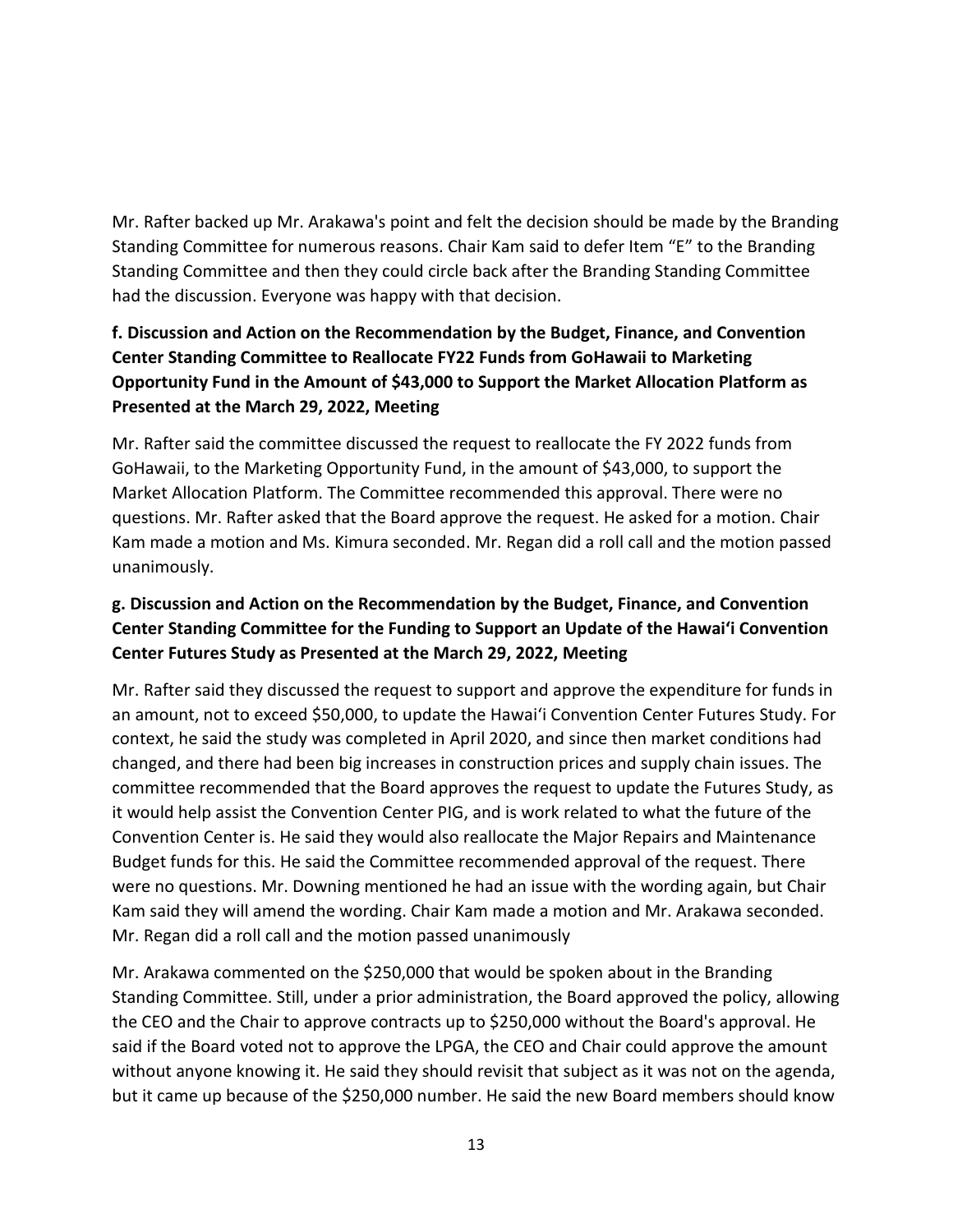about this old policy in place. Chair Kam said he would not approve the \$250,000 unless the majority of the Board supported it. Mr. De Fries said he would not proceed with the topic either without the Board's support.

## **10. Presentation and Discussion of Current Market Insights and Conditions in Hawai'i and Key Major Hawai'i Tourism Markets**

Ms. Chun mentioned that March 25 marked the end of the Safe Travels Program, which had been a big effort, since the beginning of the pandemic for her team. She thanked Mr. Regan for his support. She also acknowledged Mr. Liu, who worked tirelessly every week to update the data that feeds into the Safe Travels Program. She also recognized Sunnie Lacosia and Paul Oshiro of DBEDT. She is pleased the program itself is over, but the pandemic is not over yet.

She presented the February expenditures. She said these expenditures were not too far off from 2019, and most of the expenditures were coming from the U.S. West and U.S. East with the majority of visitors. They also had higher per person per day spending. Japan was similar to 2021. One of the reasons that Japan per person per day spending was not as high is because those visitors are staying much longer than they normally would, and acting more like residents than visitors. Usually, Japanese visits are short, and they do a lot of shopping before leaving.

The Canadians were staying longer than they normally would. The spending of Canadians per person per day was higher than 2021, but still behind 2019. Canadians usually have the longest length of stay.

Looking at the average daily census, she said they were approaching similar levels to 2019 for some markets. So, U.S. West had more people per person per day, on average census on any given day of the month. The U.S. East versus the other markets was significantly behind that. Looking at per island, the overall spending was higher on some islands, such as the Island of Lāna'i, and Hawai'i Island, but a little bit lower because of the number of people coming.

Looking at a per person per day basis, for O'ahu, Maui, Moloka'i, Lāna'i, Kaua'i and Hawai'i Island, they were all ahead of 2019 on a per person per day spending. And part of that was higher lodging costs and higher transportation costs.

Looking at the Transient Accommodation Tax (TAT), the State Tax Department collected \$56.3 million in TAT in February, which brought the FY 2022 total up to \$468.7 million, which is up almost 510% compared to the prior fiscal year. In the FY 2021, they only collected \$76.8 million, a difference of \$391.8 million. She showed a graph with the current TAT Collections compared to January 2017.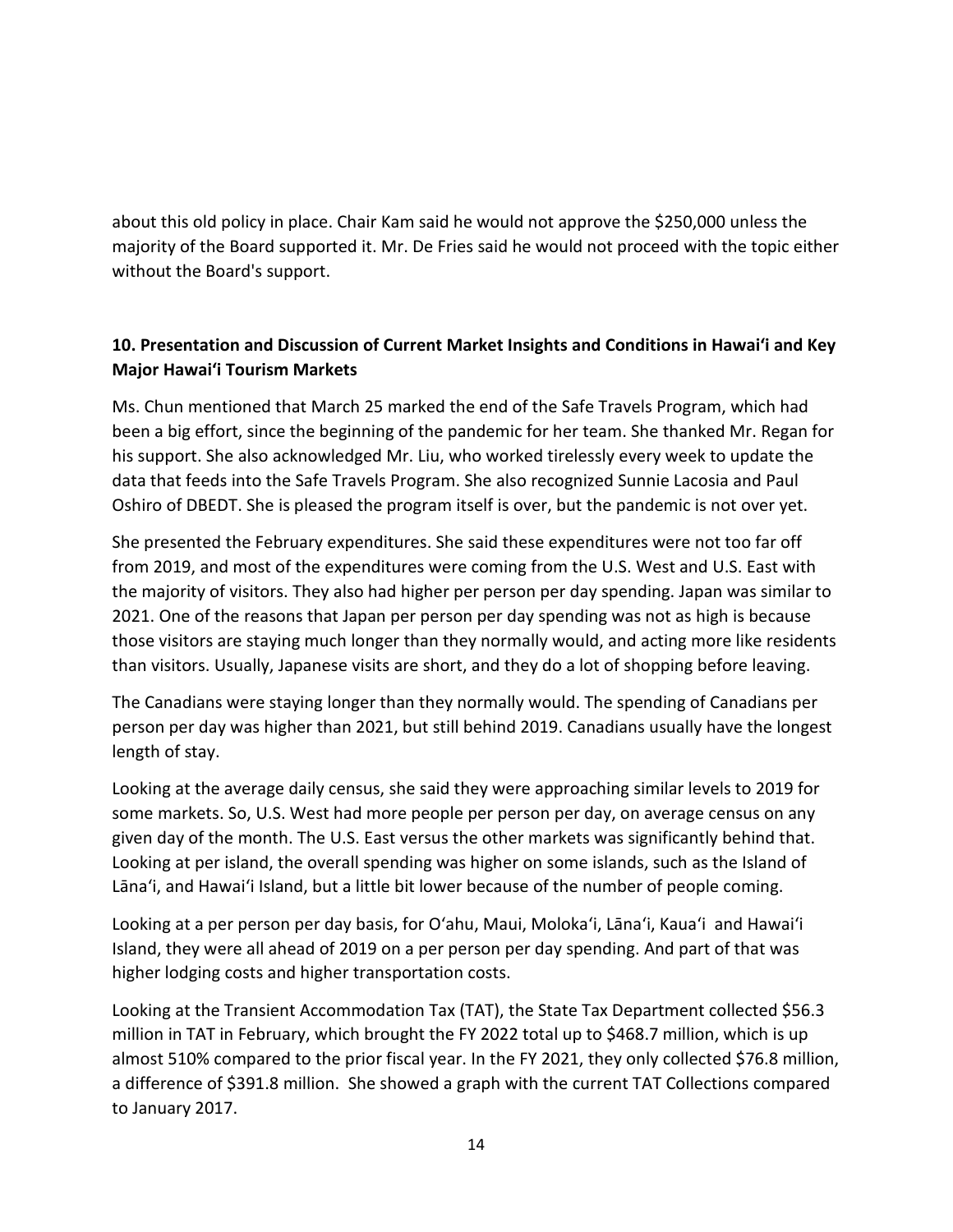Looking at the reason for people's travel to Hawai'i, they mostly came for vacations, weddings, conventions, incentive business, and visiting friends or relatives. Looking at accommodation choice, by far, people were staying at hotels and condo hotels. Lots of people were also staying with friends and relatives, and some were renting houses.

She spoke about hotel occupancy, ADR and RevPAR published last week, and the Hawaii Vacation Rental Report published on Monday. She said they saw similar occupancy level for both hotels and vacation rentals, remembering that the vacation rental supply is significantly lower than the hotel supply, which means the overall demand numbers were lower. This meant there were fewer people staying at vacation rentals. Also, the ADR at vacation rentals was lower in February than it was for hotels. She said for February 2022, the hotel number is slightly higher than it was in 2019, but looking at the supply number for vacation rentals, it was significantly lower than in 2019.

Next, she spoke about the unemployment information that was collected through their Labor Research Division at DBEDT, and the trend going back to January 2020. For February 2022, the total State was at 3.8% unemployment, and among the Counties, the highest unemployment was for Koi County at 5.1%, with the lowest unemployment for Hawai'i County at 3.6%.

Looking at the sectors, the food service, drinking places, and accommodation had a healthy recovery from prior years. Looking at how people will be coming to Hawai'i, those were the nonstop scheduled seats by port of entry. And looking at the last day of March, there were fewer overall air seats than in 2019, but more domestic seats than there were international, compared to 2019.

Looking at April 2022, the number of air seats was very similar to 2019 overall, but the increase is still on the domestic seats, even though there was some movement in the international seats. Looking forward to May 2022, there are a similar level of seats overall to 2019 with the strength in domestic, and June 2022 is also similar, so June is a little bit ahead of 2019. She said they are waiting to see what all of the different carriers will do because, as was discussed yesterday in the Branding Standing Committee meeting, Korea is now open.

Other countries are opening up, and as they do, they expect the frequency of **i**nternational direct flights to increase.

Looking at the total Skift Travel Health Index as mentioned last month, it changed as of January 2022. So, the overall index for the whole world was 74, which increased over January 2022, with some overall improvement. However, she said she expects the war between Ukraine and Russia is going to continue to impact some travel outlooks in the future, especially for Europe.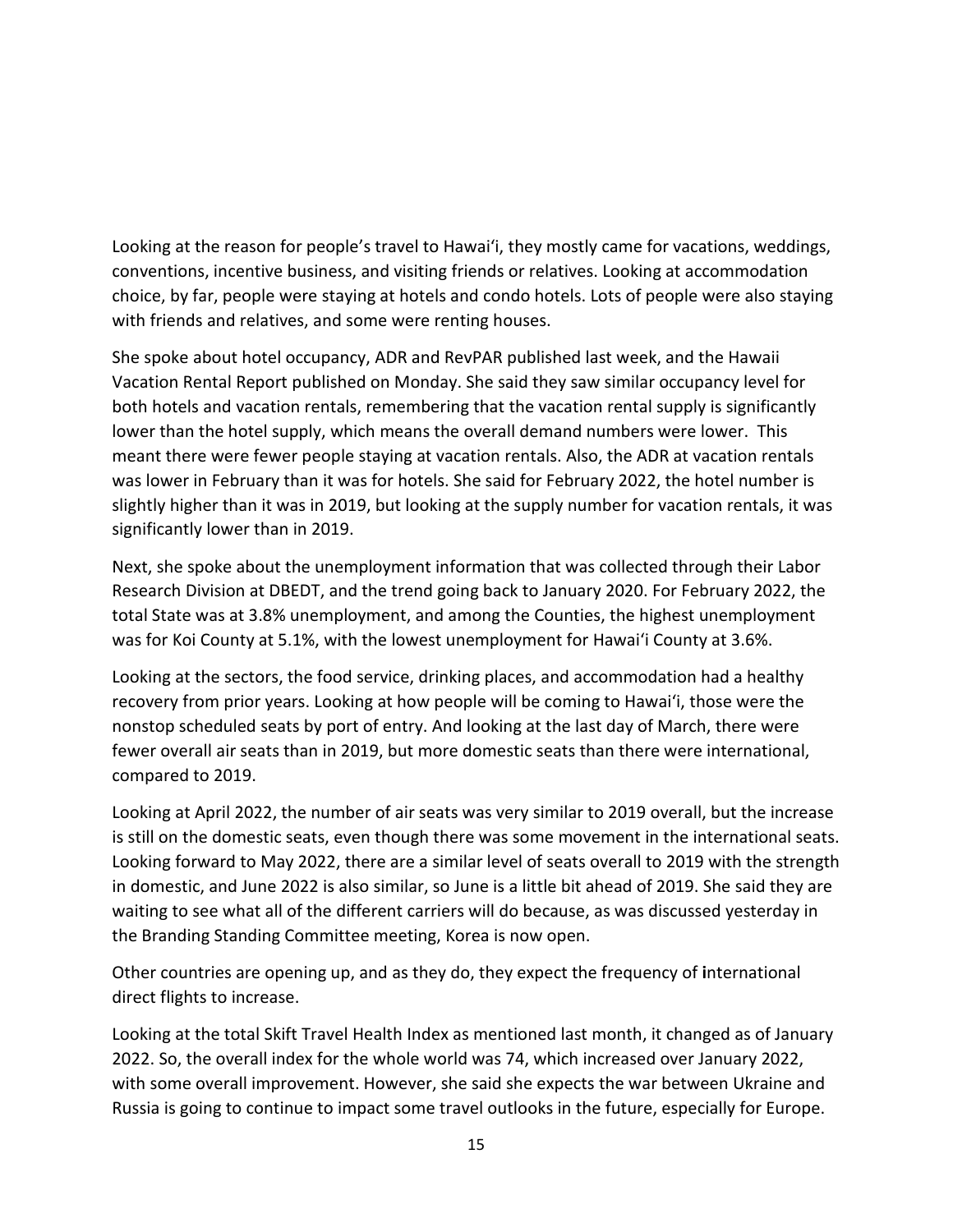Looking at the Travel Index by country, these are for the markets that her team is tracking. The U.S. is at 94.9%, so U.S. people are very ready to travel, with 7.8% for Canada, and 76.4% for Australia. Those are a little bit more robust. China is at 57.9%. The number for Japan is still low, but they do not have data since they opened up.

She spoke about the YouGov data. Many people are not planning to travel anywhere overseas because of COVID. She showed the graph with a Planned Trip Types that people are taking. The majority of the trips are going to be domestic vacations. Some people plan international vacations, but not as many as domestic vacations.

She spoke about travel obstacles and said travel restrictions were still a big obstacle. She said health risks are also a factor for people when thinking about traveling overseas.

She spoke about the travel agency booking trends, which they present every week on their website. For U.S. Travel Agency Bookings, there was an uptick in March 2022, leveling off towards the end of the month and coming down. She said those bookings were for anytime in the future, and she questioned when they were actually going to travel. She said the trend for 2022 was similar to 2019, with a lower volume. For Japan, unfortunately, people are not booking through travel agents for Japan. She said the previous wholesale packages are not available yet.

For Canada, it is similar to the U.S. with an uptick in bookings in the middle of March 2022, and coming down in the last week or so. She said those people are coming in at a similar trend to 2019, but at a lower volume.

Korea also had an uptick in the middle of March 2022, but it was nowhere near the volume in 2019 for Korea. She is hoping that the numbers on the graph will be different with the announcements and when this is presented the following month again.

Australia was similar with some bookings in March 2022, but the volume is tremendously lower than 2019. For the DBEDT Forecast, which was published the week after the Board meeting, she said for 2022; they were looking for an increase back to 2019 levels for visitor expenditures. That would only be in 2023, they estimated. Visitor arrivals for a pure volume level are not expected back until after 2025.

Looking at per market, she elaborated on what the DBEDT Forecast was looking like. Overall, the U.S. compared to 2019, there was an increase compared to 2021. Japan is still expected to lag behind what was seen in 2019. For Canada and all other markets, they expect that although there is some cruise ship activity it would be less than in 2019.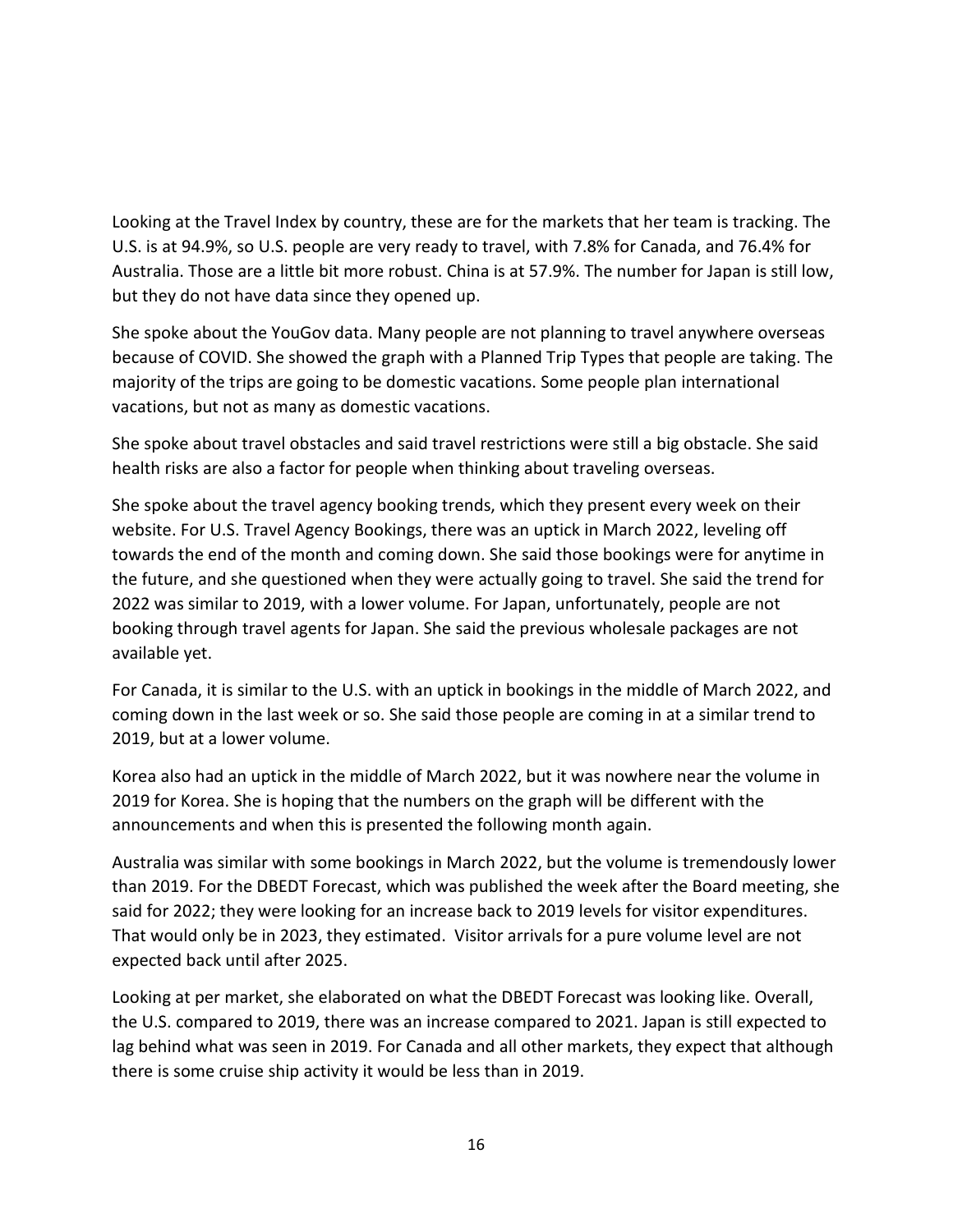Visitor arrivals were very similar to the trends on visitor expenditures. She shared updates on the Symphony Dashboard page. On the HTA website, you can navigate to the visitation insight dashboards. It shows the visits to the POI page. She showed an example of what it would look like in February 2022 for Diamondhead, with residents still visiting. She said that State residents from Honolulu were the most popular for the Diamondhead.

She spoke about Waiʻānapanapa State Park, where they had many residents and a surge in domestic visitors for February 2022. While most of the residents who visited the park were from Maui, some were also from Honolulu. California, Illinois, and Texas. She showed the different areas of Cook County (Chicago, Illinois), Maricopa (Phoenix, Arizona), and King County (Seattle, Washington). She said they also had some Canadians visiting the park. She asked if there were any questions.

Ms. Kimura asked about her TAT comparison and if the county's 3% coming into place was included. Ms. Chun said it is not because it was what they actually collected, and she did not believe they had collected the extra amount yet, but she will double-check.

Chair Kam asked if it would be on the county side, or if it would be on this report with the State when that does happen. Ms. Chun said she would ask Mr. Colby to see where it was being reported.

Mr. Arakawa asked if the State or County collects the 3% tax, or does the County have a separate taxing authority for visitors. Ms. Chun said she believed that the State collects it, but where they were reporting it, might be in a different line item. She said the report she pulled was the TAT line item, so that was from their data dashboard. They might have a more detailed report that had not come out yet. She expects there might be further breakdowns. She said when they had a previous increase in TAT, every month, she did a comparison.

Mr. Regan said there was a question from an online attendee: Did Ms. Chun have a comparative by years for the number of jobs in the State and in the visitor industry to determine job shrinkage due to the pandemic?

Ms. Chun said on the DBEDT website, there were jobs by sector. On the DBEDT research page, there is a manual for labor, since the labor research team got moved into DBEDT as of July 2021. There are different pull downs for jobs, and there are also wages, etc. She said if anyone needed help on the website she encouraged them to contact her.

Chair Kam asked Mr. Ka'anā'anā to do the CBO report.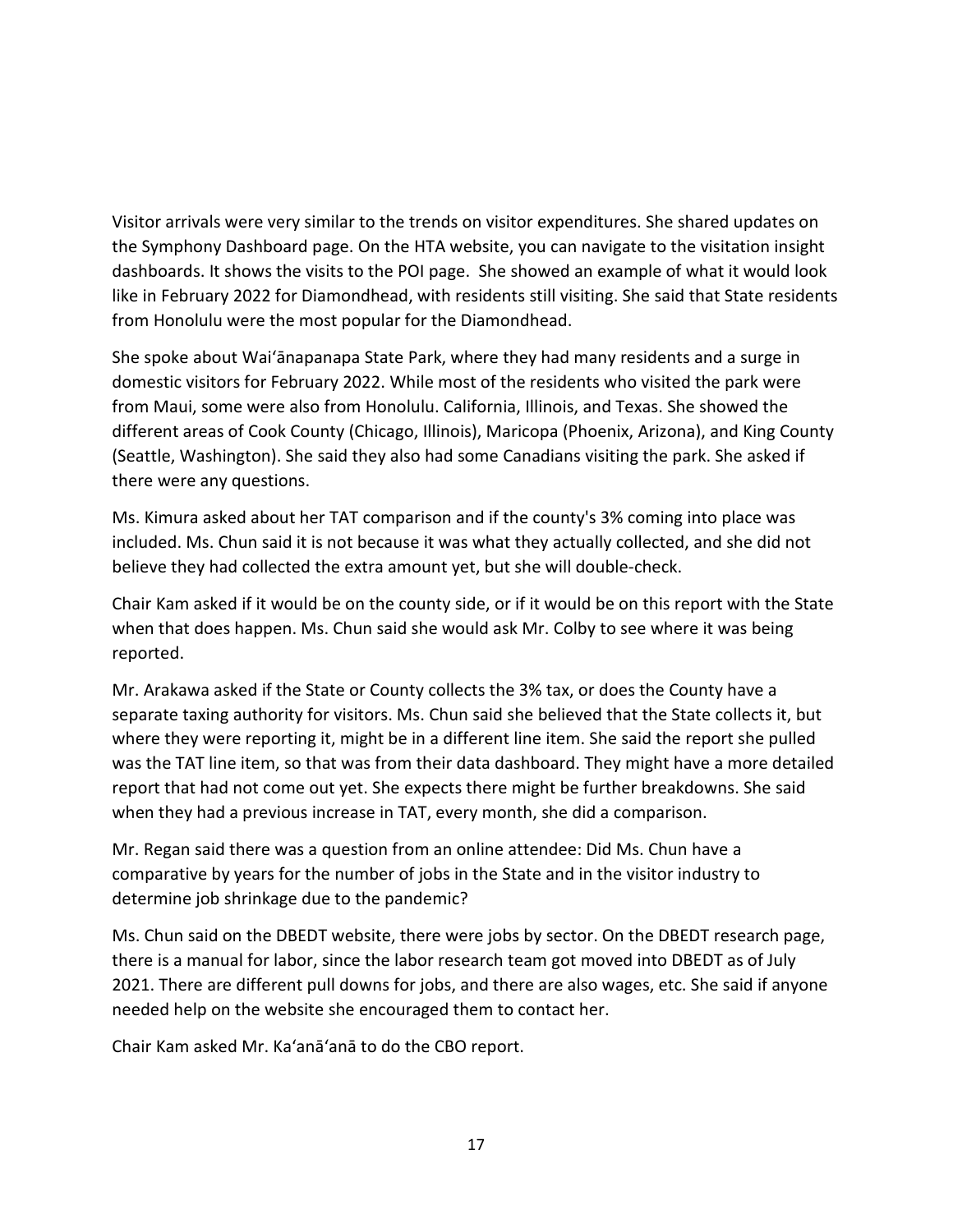Mr. Ka'anā'anā said he had the pleasure of being the MC at the 175th Anniversary of Washington Place. The highlight for him were the 2,000 students comprising 38 schools statewide who danced Liliʻu E to honor Liliʻuokalani as part of the celebration.

He highlighted a few programs for the upcoming month. The Lei Program is in the first week of April 2022, with Ms. Morikawa from ClimbHI. He highlighted that he would be travelling to Washington, D.C., to represent HTA at The U.S. Travels Destination, Capitol Hill. There were meetings scheduled there with the Hawai'i delegation as well as other legislators from Congress to discuss some of the most pressing issues in travel. He will raise the issues that have been longstanding for Hawai'i in terms of preclearance and maintaining Kona as an International Airport. He will also see what they could do to support improving lines at checkpoints across the State. He will also be going to the U.S. Travels Board Meeting on behalf of HTA. He said they had made an announcement internally to staff and their contractors, that on May 1, 2022, HTA would like to phase in the correct Hawaiian orthography or correct Hawaiian spelling across all print and digital material. He said HTA recognized there were a few places where it was not practical. He said HTA would try minimizing that in an effort to increase the authenticity and the correctness of what HTA was presenting. He said HTA's work continues on a number of procurements, namely their Sports Program in 2022, for the U.S. MMA, and a number of other programs. He said the last three months of the fiscal year was a critical time for those procurements to get out the door.

Mr. Arakawa asked Mr. Regan to shed light on the county TAT.

Mr. Regan reiterated that the TAT Collections were active. The individual counties were receiving those payments, so all the counties had set up their own payment portals for them to be able to accept those TAT payments. He said they were also accepting the State returns in terms of legitimizing the amount being paid to the Counties. So those funds were being remitted or paid directly to the Counties.

### **11. Report by the Branding Standing Committee of their Meeting held on March 30, 2022**

## **a. Discussion and Action on Recommendation by the Branding Standing Committee on the Hawaii Tourism China and Hawaii Tourism Korea Brand Marketing & Management Guidelines for Q2 2022 as Presented at the March 30, 2022, Meeting**

Mr. Atkins said there were three items that HTA recommended getting Board approval on. He said the first one was at the Branding Standing Committee, with Hawai'i Tourism Chief Executive Officer, Dennis Suo and Chief Operating Officer, Mr. Wong, who presented their current activities and proposed future activities on their Brand Marketing Management Plan for the second quarter of 2022. They reported that China would not be an uptick in tourism until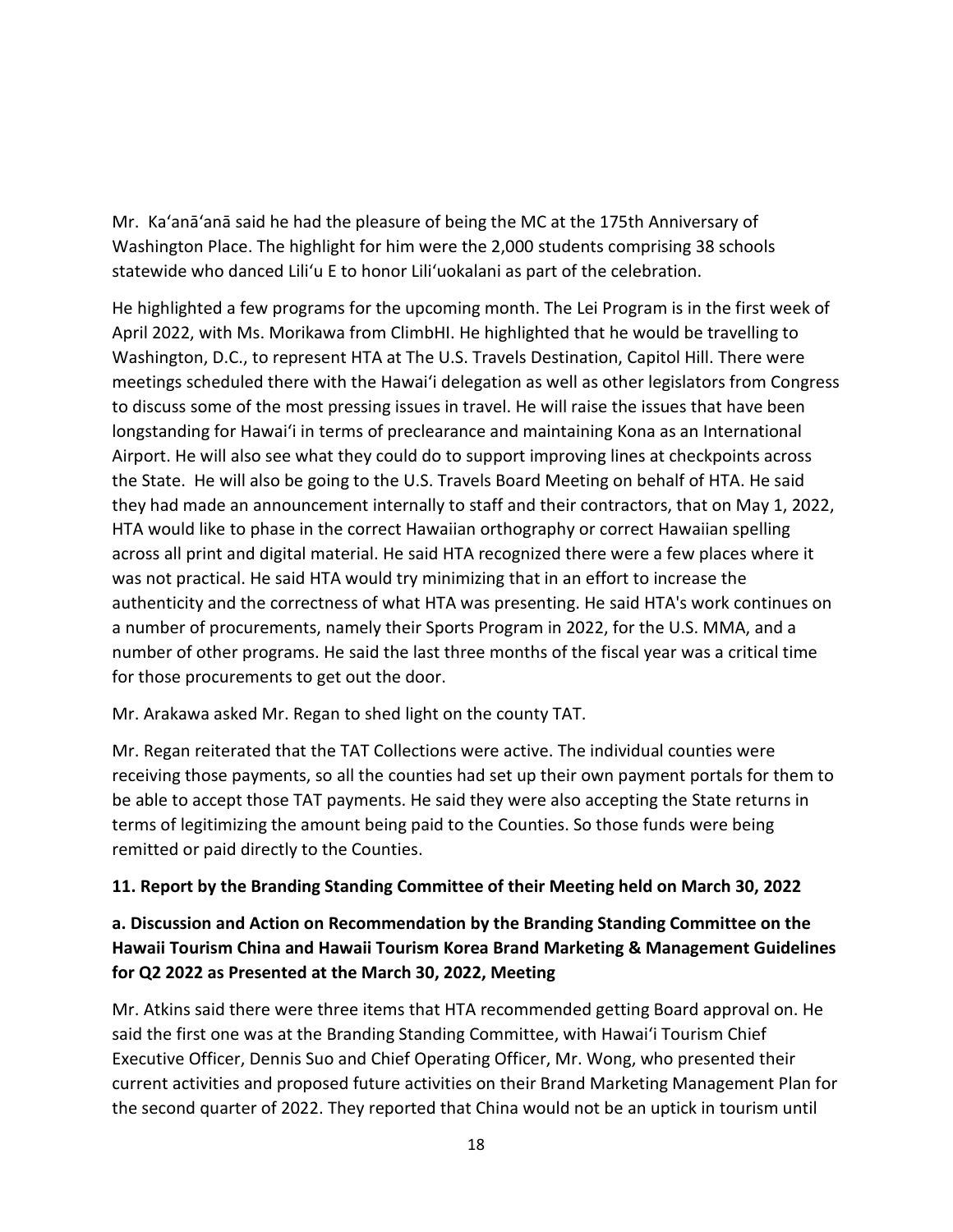2023, but hopefully that would change in the fourth quarter. He said they went into extensive presentation on what they were doing to keep the brand upfront in China, especially on social media. He said they were doing training and seminars. He said it was a decision of the Branding Committee that HTA keeps the same budget, as they did for the first quarter, which was \$250,000. So the recommendation from the Board is to approve that funding, so they can continue operations in China.

Chair Kam asked if there were questions from the Board or public, and Mr. Regan confirmed there were none. Chair Kam asked for a motion. Chair Kam made a motion and Mr. Atkins seconded. Mr. Regan did a roll call and the motion passed unanimously.

Mr. Atkins spoke about the Korea market which was much more encouraging. He said Mr. Ka'anā'anā and HTA's country manager, Ms. Irene Lee, gave a presentation on Korea. Most restrictions would be lifted in April 2022, and Korea requires vaccination including a booster, in order to travel. He mentioned there was a lot of pent-up demand, with a lot of calls coming in, and firm bookings. He said the recommendation was for the Board to give a green light for Korea. He said Korea has three flights weekly right now, and in April 2022 they will go up to five weekly flights. He said Hawaiian Airlines had flights operating from Korea. An update on increased flights in Spring is pending. There were no questions from the public or members.

Chair Kam asked for a motion. Chair Kam made a motion and Mr. Ching seconded. Mr. Regan did a roll call and the motion passed unanimously.

Mr. Atkins spoke about Sports Brand Marketing Management. They had not gone out with an RFP yet, but Mr. Ka'anā'anā said they were close in publicizing the RFP. He said Mr. Ka'anā'anā had a list of names for the selection committee. He said they are hoping to get the RFP out in April and then it would take 30 days for any applicants, and then the selection committee would start analyzing. Mr. Ka'anā'anā confirmed that the RFP needs to be open for a minimum of 30 calendar days.

Mr. Atkins said that was an update and there was no vote needed.

Mr. Atkins spoke about Lotte Championship at Hoakalei, Mr. Talwar's presentation, as well as Mr. Willkom's and Mr. Ka'anā'anā's presentations. Mr. Talwar gave an opinion on what it could do from an ROI standpoint regarding branding marketing and the community. He said the professional golfers could do videos and golf clinics. The original ask was for \$500,000 but Mr. Arakawa had some concerns that it was a last-minute sponsorship shared by several members. He said it took Lotte a while to get a contract with the golf course. He said there was a lot of time and effort to find the right amount that HTA could approve as a Board. There had been many discussions and they had come back with \$250,000, but took a lot out of the program. He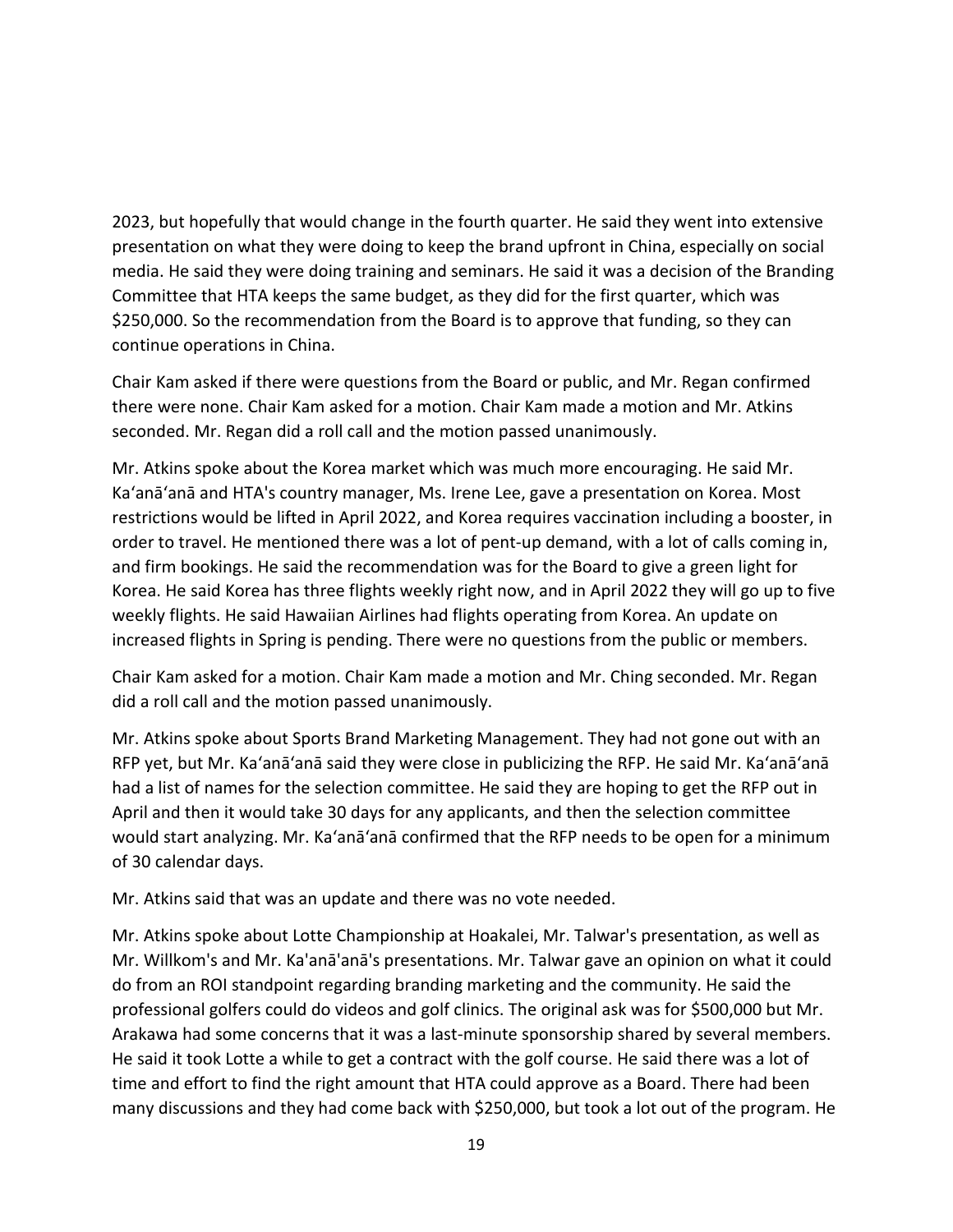said there had been discussions with Mr. De Fries and Mr. Ka'anā'anā, and they came back with an agreeable presentation. What was discussed was that a partnership with LPGA had been in motion for many years.

HTA wanted to look at how HTA could grow with LPGA. He said they had three major men's tournaments in Hawai'I, but no women's golf tournaments. HTA felt they should try promoting that. They also looked at how they could develop a relationship with Lotte. He gave background on Lotte in Korea and Japan, and said they had a lot of businesses, department stores, duty-free shops, hotels, theme parks, and others. He said in the last 48 hours; they were able to come in at \$250,000 instead of \$500,000 and said it would help with marketing, as there will be a lot of TV coverage, more than HTA had in 2019. He said anyone with a Hawaii ID could watch for free.

He said they were also doing a clinic for 40 women and children, and HTA decided to open up a chapter in Hawai'i for the kids golfing. He said the Lotte Tournament was worth pursuing. He said Mr. De Fries had secured a meeting with the Lotte CEO to talk about other types of partnerships since they had so many different business interests. He reiterated that Lotte is the fifth-largest company in Korea, so there are many things that HTA could do to partner with them.

Mr. De Fries was going to meet with Mr. McCartney from DBEDT and Mr. Kalama, who has been an incredible source of support for the charities with all the PGA events. He said they would be donating \$50,000 to charity this year. Mr. Atkins said with the partnership with Lotte, HTA could grow that charitable aspect of Lotte. He thanked Chair Kam, Mr. Ka'anā'anā, Mr. Willkom, and Mr. De Fries for all their work and meetings, as HTA had lost 50% of its Sports Budget. In 2019 it was \$7 million, but in 2022 it was about half of that. He said they also had the PGA coming up that HTA would be negotiating with.

Ms. Kimura said she was surprised that LPGA could not secure the golf course up until two weeks ago, as she thought the LPGA was set throughout the year.

Chair Kam said one of Lotte's biggest challenges was that they were trying to secure the venue, and they didn't get confirmation on Hoakalei until late February 2022, so HTA got this proposal in early March 2022. He said Lotte had been a partner with LPGA and Hawai'i since 2013. He said Lotte had continuously shown their commitment to Hawai'i, and HTA had been a partner with the LPGA and Lotte from the beginning. HTA took a two-year sabbatical due to the pandemic, and this was reinstating that. It was half a million in the past, but given the time and funds, and other factors, HTA thought a fair offer was \$250,000. Mr. Atkins and the Branding Committee recommended that.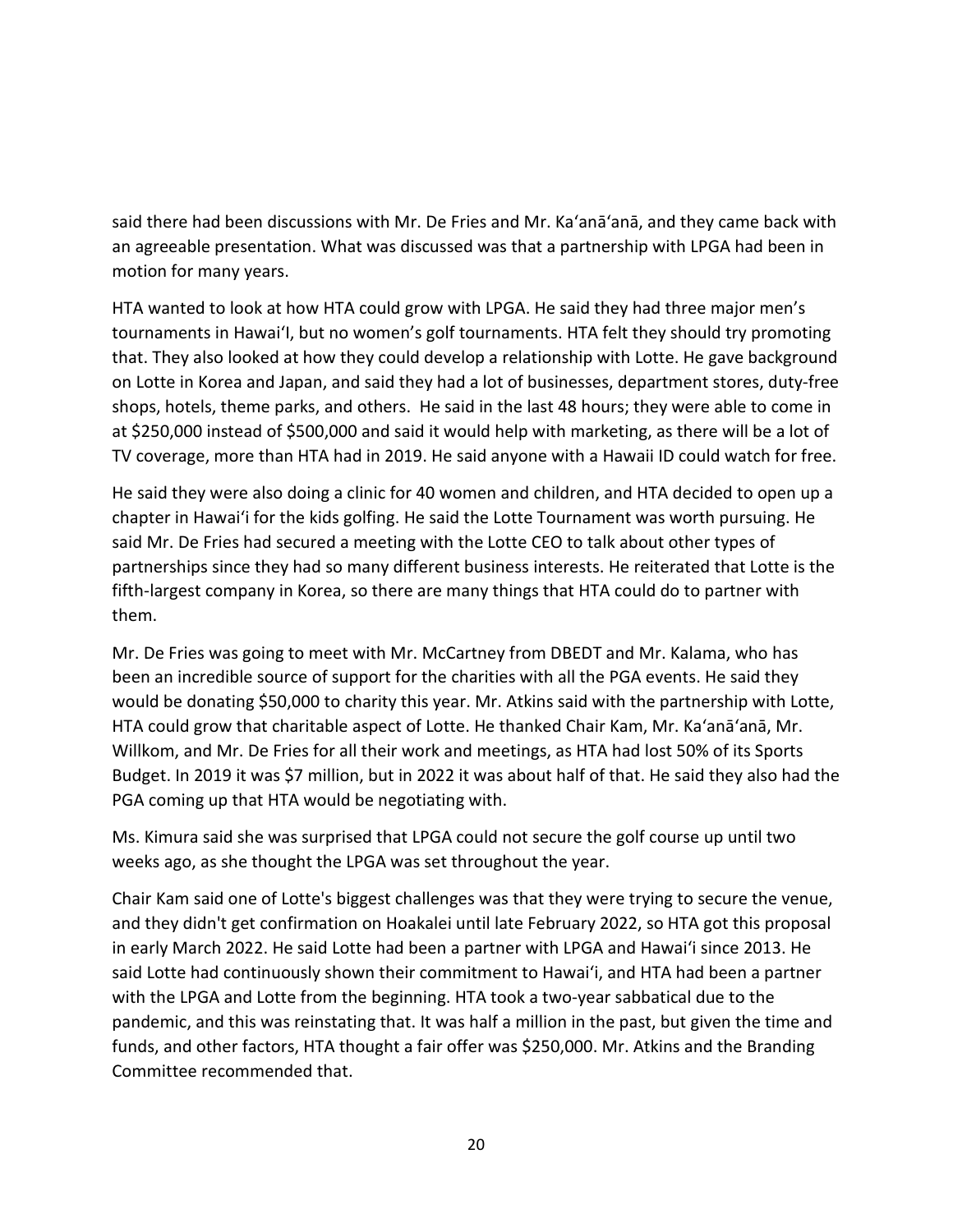Ms. Kimura asked if LPGA's course requirement is easier than PGA, but Chair Kam was unsure; but he said it was a challenge to secure the course.

Ms. Kimura said she was encouraging more women's tournaments, and said Kapolei had to shut down the course for at least one week prior to the tournament, to condition it at the peak season of Christmas time.

Mr. Atkins said Lotte is committed to Hawai'i, and said Mr. De Fries would talk about this, as they do not want a one-year contract. He said the problem is that they cannot commit more than one year until HTA gets the \$60 million budget. He said they have to put in a clause for future tournaments that says it is dependent on funding. He said hopefully that would get changed with the Legislature. He said there is a commitment from LPGA. He mentioned that the viewership on the men's side of the PGA has served them well in Hawai'i. He said three men's events had given back \$2 million a year to charities. He said he hoped that with the help of Lotte and PGA that HTA could grow the event and hit all HTA's different goals.

He said one of the things they wanted to do with HTA staff and HVCB staff is to see what they could do to get a good turnout for this event, especially since it will not cost any of HTA's residents' money. He said that between HTA's social media and working with the people promoting LPGA; they should start to make the tournament successful for the women golfers and for the professional golfers around the country. It was mentioned in the last Branding Standing Meeting that Korea had increased their golfers during the pandemic by 17%. That represented 1 million new golfers in Korea. In Korea, the average golf age used to be quite high, but the new golfers coming in were quite young, which is a great demographic for HTA to attract.

Mr. Rafter added that he is supportive of the event and supportive of partnering with LPGA. He said the Board needed to caution about accepting events, three or four weeks out, as \$250,000 is a lot of money.

Chair Kam agreed and said that is not how they want to be doing business moving forward, so hoped the late request did not set a precedent.

Mr. Ching said he agreed and that they should accept it as a once off for now.

Chair Kam said it was a good point and one main thing they wanted to focus on was the longterm relationships, and build on that.

Mr. Atkins built on what Mr. Ching said. He said they are focused on a partnership and having Mr. Willkom on board is very helpful. He said HTA does not want just to be a sponsor for the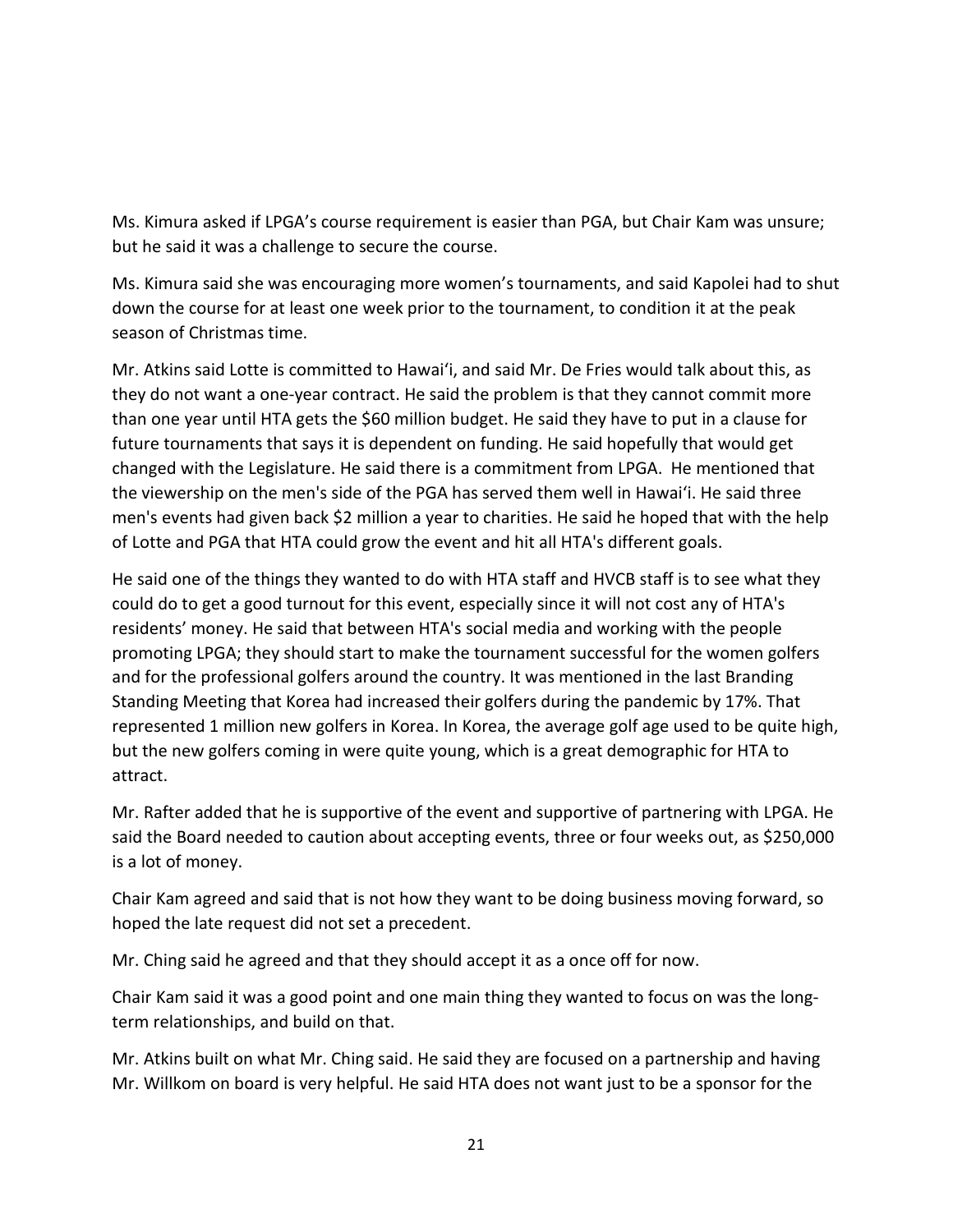other major events, but they want to know who the big sponsors are and could leverage anything off that. He said it should be considered with the RFPs that go out for future sports.

Mr. De Fries added that the LPGA actually approached HTA a year ago, and HTA did not fund it for all the mentioned reasons. He said Mr. Rafter and Mr. Ching's points were important, but HTA intended on building a partnership. He said one of the challenges in Hawai'i was that their ability to achieve the level of corporate sponsorship is somewhat capped in terms of competing globally. He added that the financial contribution that Lotte would be making to the event was \$4.7 million. He said he appreciated the Board recognizes that the partnership going forward is much more important now, as HTA has a dual responsibility to account for the investment. Initially, HTA had a responsibility to the Board, but they would also have to go into the Capitol, to make the case there, so that there is an interest in sustaining the relationship with Lotte, Sony or Century. He said the area of global brands jumping into Hawai'i events is an area that must be part of HTA's sports marketing strategy, as they cannot compete against other global destinations unless HTA does that effectively. He appreciated everybody's comments.

Mr. Downing concurred with Mr. Ching and Mr. Rafter, and said it was his concern as well. He commended the Branding Standing Committee to lower it from \$500,000 to \$250,000, which made more sense. He said it started to value what HTA were doing professionally in women's sports. He said HTA had to be able to build a relationship with the partners as a sponsor in sporting events. If HTA mentioned to the partner that they wanted to do the Lotte tournament for three years, but it depended on funding, Lotte might want to look elsewhere. He said as a State, HTA must push sports to have the funding to bring those events to Hawai'i.

Mr. Atkins said in support of the PGA, during the surge in Omicron four months ago, it was difficult for Lotte to invest \$4.7 million in LPGA. Although it was a last-minute request for the tournament, he hoped it would be approved, as most events going forward are uncertain because of COVID.

Mr. Arakawa agreed with most of what was said by all the other Board members. He said they support the LPGA and Lotte, and HTA thanked them for being loyal and committed to Hawai'i. He said it boils down to seeking a long-term relationship. He reiterated that it is for \$250,000 and they have the opportunity to negotiate further.

Mr. Arakawa said many members expressed that HTA's hands were tied because they could not enter into multi-year agreements, but HVCB, U.S. MMA is a multi-year contract of \$22 million. He said HTJ and HTA's other contractors are multi-year contracts, and every department in the State of Hawai'i has multi-year contracts. He also said that every department had to go to the Legislature every year to get funding. He said HTA should go along the path they are on now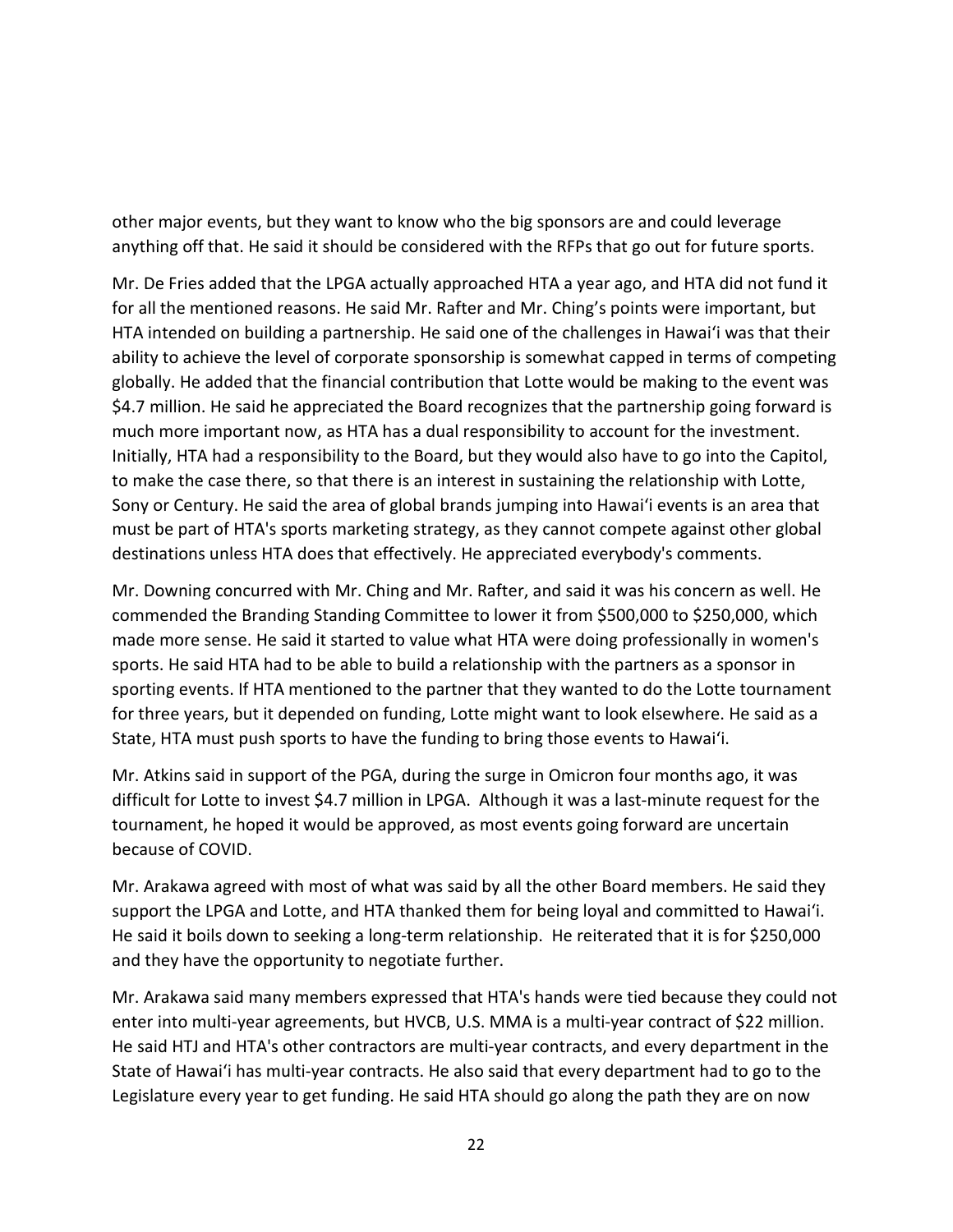and try to strengthen their relationship with Lotte and the LPGA. He said it would be the best for all parties to build a two- or three-year partnership, and that the legislature should be involved, too. He asked if this was a motion, or if the budget request was for a one-year deal, he could not agree to that. He said if they were going to endeavor to build and cement that relationship, he would support that.

Chair Kam said it was a great point. He reiterated that it is HTA's intent to cement that relationship. He said it was for Mr. Ka'anā'anā to see if they could negotiate a three-year commitment for one year, with a two-year option. He respected Mr. Arakawa's comment. He said the request today was for \$250,000, but the intent would be for Mr. Ka'anā'anā to see if HTA could have a multi-year commitment, with the number they are proposing as a three-year commitment. He asked Mr. Ka'anā'anā to elaborate on how he could incorporate that from the Branding side.

Mr. Ka'anā'anā added a few points. He said he did not believe that HTA lost the opportunity to capture the marketing value. He said in terms of a multi-year contract, he will negotiate for that if the board so wishes, as there is opportunity there. He said there are a couple of ways to do. One, is an initial contract term of one year, and options to extend in four, one-year options for a total lifetime contract value of five years. He said it is not something HTA had approached. In terms of the multi-year contract, he said it was certainly possible. He asked if the budget reallocation passed in an earlier agenda item. Chair Kam said it was deferred until this discussion, and that they would go back to the Budget.

Mr. Ka'anā'anā asked if the Board decided to reallocate the "up to \$500,000" amount, which could potentially free up in the FY 2022 funds, \$250,000 for the first two years. One for 2022, and one for 2023. He said that could be an option. He said the Board must let him know what direction they feel comfortable with. He reiterated that HTA was still coming out of the pandemic, and in terms of the uncertainty with COVID surges, planning for large gatherings and events would always be difficult.

He noted the other challenge for them was to learn how to do contracts when circumstances and opportunities arise. He reiterated what was mentioned in the Branding Standing Committee and the BFCC Committee that they have to look at HTA's full procurement calendar pertaining to the Sports Program RFP. The Lotte Championship 2022 would happen in April 2022 and occur before the RFP is out, awarded, and contracted. So, the opportunity would have been completely lost to the State for that purpose. And so that was a consideration for HTA in the short time that they had ahead.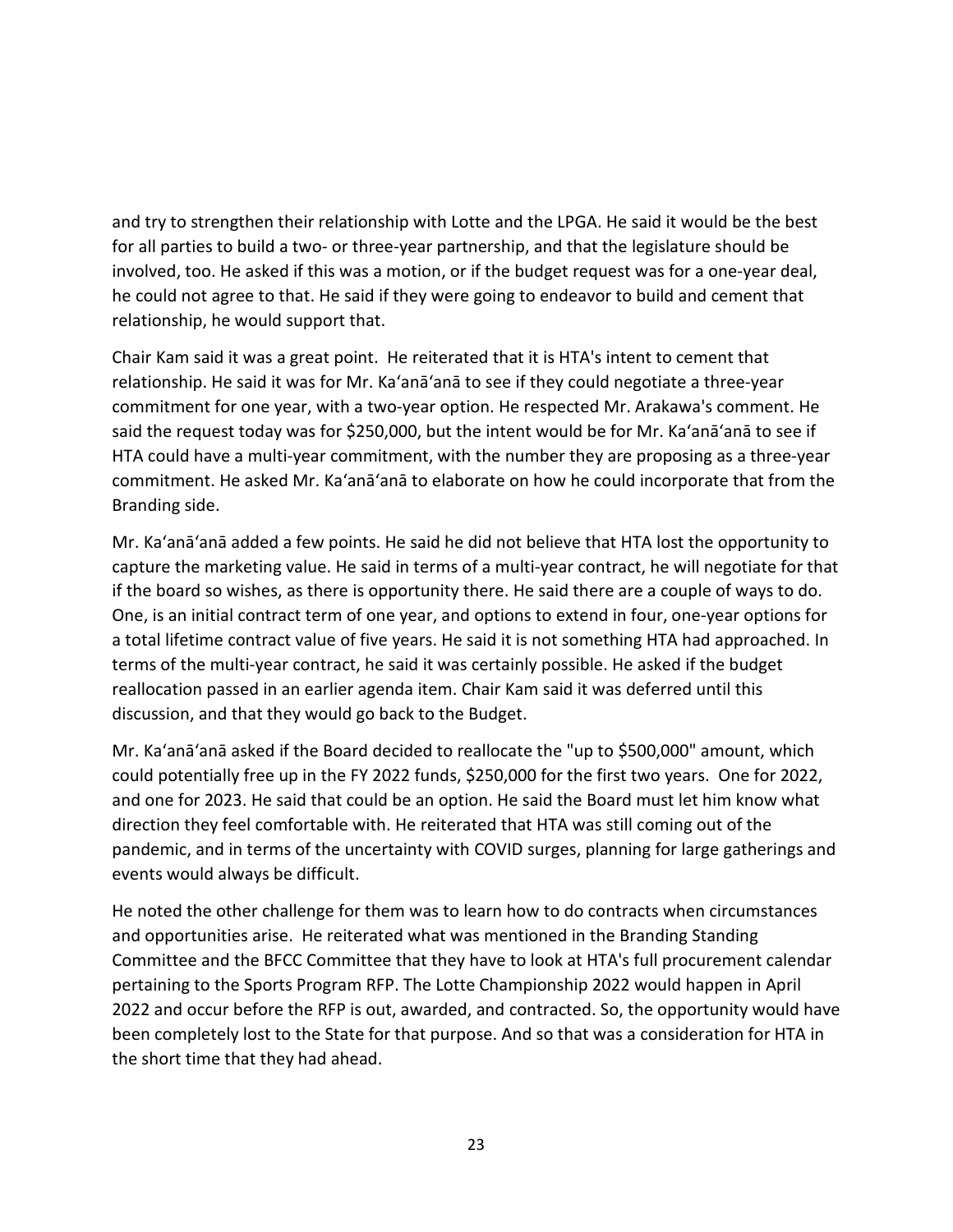He asked Mr. Talwar to speak about the marketing opportunity. He said that they do have the Lotte Championships 2022 local marketing plan, and HTA's plans and initial concepts for each of the five GMTs that they actively had, to promote and leverage the opportunity. He mentioned markets in green and red and said as HTA considered quarter one and quarter two opportunities and activities for their GMTs, they do still have markets in the red.

Mr. Talwar said he was pleased to hear the Board looked at that strategically and as a long-term initiative. He said, as a marketer, having one-offs, it was tough to pull the value out of those relationships. He said LPGA is certainly looking at a long-term relationship and maintaining what they had already started. He said with regard to marketing components, it is important that HTA continued to help shape the Brand of Hawai'i on a global basis.

Mr. Talwar said it is huge by looking at the marketing review of the assets that the partnership provides HTA. It will provide HTA with a lot of hours of broadcast, which HTA could shape the messaging. He said they had already reached out to the event organizers to see if they could get players. HTA was fortunate, as the week prior to the event is the Masters on the PGA Tour. He said he hoped to enroll the players that were coming out a week early into HTA's activities, and share that throughout the broadcast. He said sharing how they want to shape the brand and how they want visitors to understand their home is particularly important. He said that with Korea open and many golfers and golf travelers, it is a great time to get the Mālama Hawai'i message out to them. He said it was a great opportunity for HTA to provide educational messaging to those visitors as they start coming back. From a marketing perspective, he applauded the long-term vision and the desire to have long term partnership. He said the way it had been structured at \$250,000 provided an ROI that was fantastic from a marketer's perspective.

Chair Kam asked if it would be a good idea to do a two-year commitment with a one-year option, and take it to the Board. He said moving forwad, this would also give HTA time to see what their budgets are. That way, they have a three-year commitment. He asked if everyone else was thinking along those lines.

Mr. Arakawa said he would support that with additional flexibility. He said Mr. Ka'anā'anā, Mr. Talwar and the Committee worked hard on this. He said they could start with that suggestion and allow them to work out something for a multi-year deal.

Chair Kam said they could share their intent, share the proposed budget funding up to \$500,000, and possibly have a two-year plus one.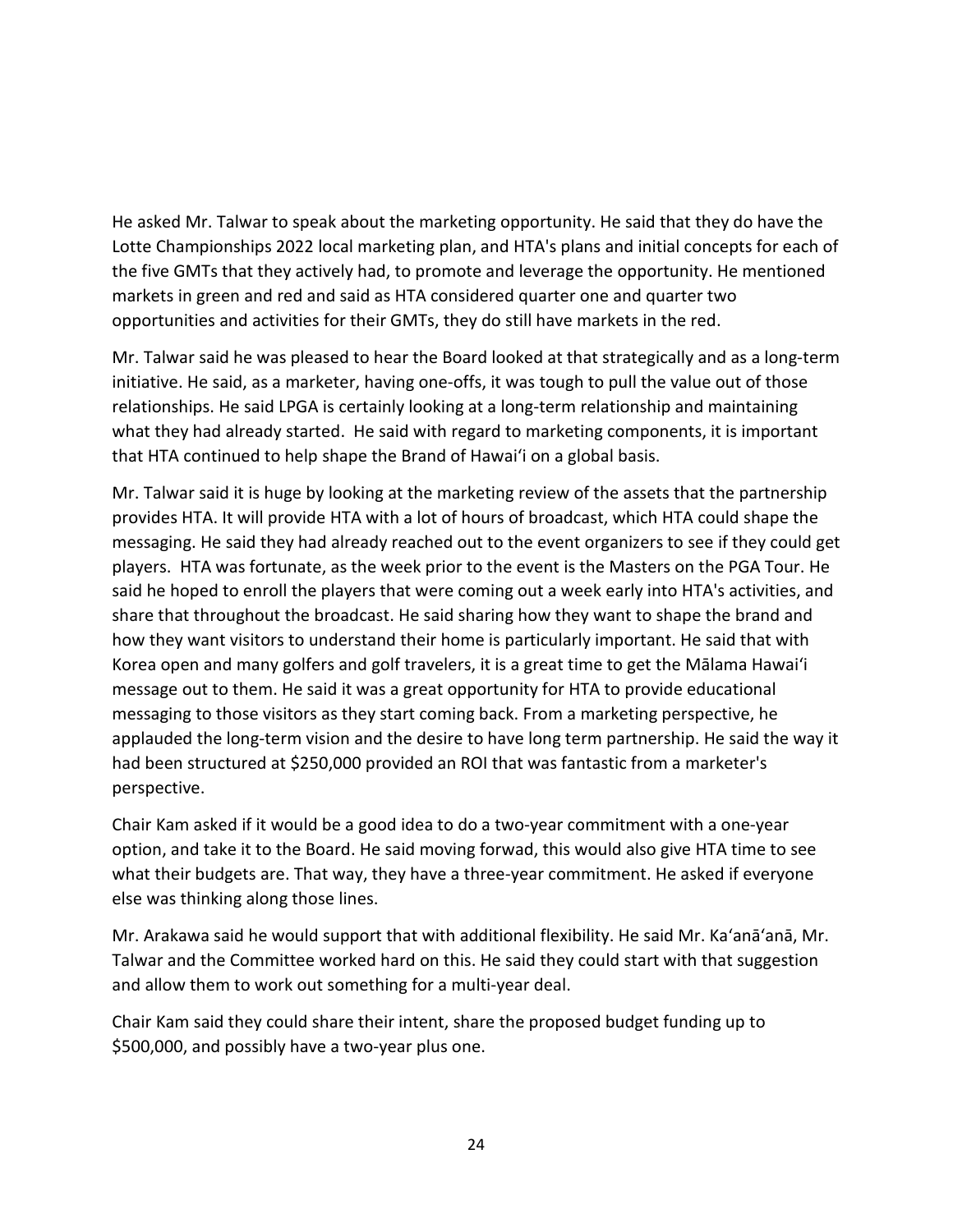Mr. Ka'anā'anā asked if they were discussing the team supporting this. He asked that because they requested a sole source procurement from SPO, and asked if they would have to go back for each individual year.

Mr. Regan confirmed that was correct. He said The Hawai'i Administrative Rules does not allow for a sole source exemption beyond a one-year period of performance. So, for the discussion about multi-year sole source exemption, they would have to go back and discuss it in further detail with the State Procurement Office, but as far as the Administrative Rules now, it would be a limiting factor.

Mr. Arakawa said the contract could include HTA's intent to get procurement approval of that.

Mr. Atkins asked if HTA is dealing with the GoHawaii and if it was a rollover or ARPA money. Mr. Regan confirmed it was ARPA money.

Mr. Atkins asked how to phrase the motion. Mr. Regan said as it stands, HTA had a request into the State Procurement Office for an exemption. They must follow the SPO 001 form with them, then review it. He said they are waiting for some additional guidance from the State Ethics Commission which HTA forwarded to them. At this point in time, he said HTA is just waiting for the approval of that initial sole source exemption request.

Chair Kam asked if the sole source was up to \$500,000. Mr. Regan said the amount was \$500,000 at the time, as that was what they were operating under.

Chair Kam said if the Board could approve up to \$500,000 and then have Mr. Regan and Mr. Ka'anā'anā work with the SPO to see the path forward. He said most important is the intent of what they were trying to do from the Board. HTA wants a long-term commitment with LPGA and Lotte. He said they will defer to Mr. Ka'anā'anā, Mr. Regan, Mr. Willkom, Mr. Talwar and the team to negotiate how they could make that happen. Also, making sure they were doing everything within the guidelines of the 103D.

Mr. Arakawa said these were good issues raised by Mr. Regan. He agreed with the Chair and said they should take a recess to work on the language as their Attorney General, Gregg Kinkley, could make it compliant with the law.

Mr. Ka'anā'anā asked if in the motion, they could be clear about authorizing the \$250,000 for 2022.

Chair Kam said Mr. Kinkley should propose what they were thinking. Mr. Kinkley said the motion is to approve the recommendation of the Branding Standing Committee to commit up to \$500,000 for the LPGA Lotte Championship in April 2022, with the express intent of pursuing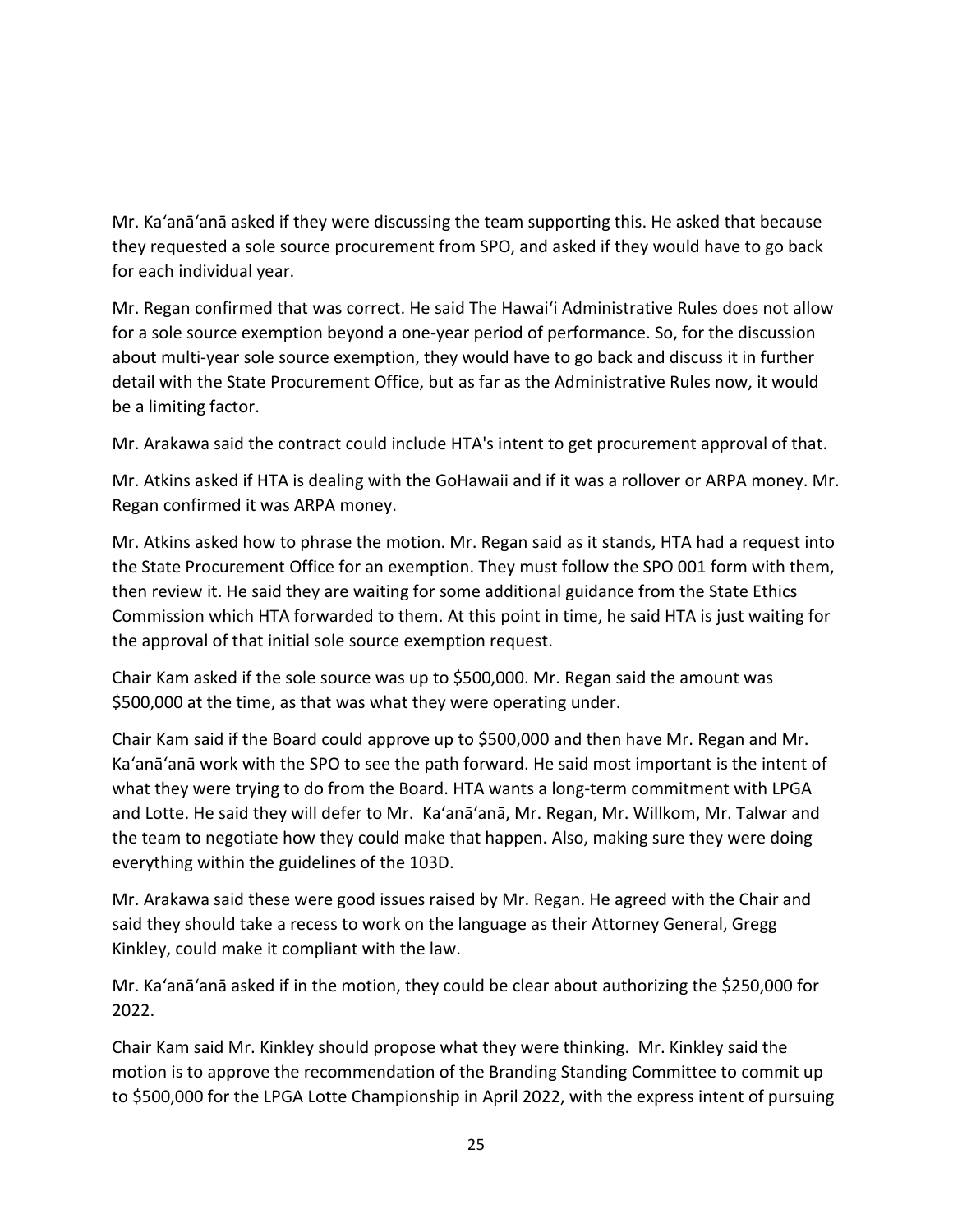a more lasting relationship with Lotte LPGA for a multi-year contract, to the extent agreed upon by the parties and in accordance with all laws, including Hawai'i Revised Statutes (HRS) Chapter 103D.

Chair Kam said they still needed to take it to the BFCC Committee. Chair Kam made a motion and Mr. Arakawa seconded. Mr. Regan did roll call and the motion passed unanimously

# **b. Discussion and Action on the Recommendation by the Branding Standing Committee on the Ladies Professional Golf Association (LPGA) Lotte Championship 2022 to be Held in April as Presented at the March 30, 2022, Meeting**

Mr. Rafter said the BFCC Committee recommends the Board approve the request to reallocate \$500,000 from GoHawaii to LPGA up to \$500,000.

Mr. Arakawa asked if this was subject to the motion the Board just passed, and Chair Kam agreed.

Chair Kam made a motion, and Mr. Ching seconded. There were no questions from the public or members. Mr. Regan did a roll call and the motion passed unanimously.

Mr. Atkins said Ms. Orton spoke about the bookings at the Convention Center. She had said they had been robust to the fact that they were going to hire another salesperson. She had said there were a lot of small events with a few thousand people. There were a few city-wide events. He said it was important that she did this to keep staff. She had said that for Dairy Queen it had been a challenge to meet staffing requirements and had to work double time to make it happen. She was looking at increasing smaller bookings.

With regard to Mr. Reyes report, he had a full staff put together now and he felt very comfortable in the next couple of bookings which were shorter term business, with about 1,000 to 2,000 people. He said Mr. Reyes was worried about how they were positioned right now to get some really solid business on the corporate side and then on the city-wide events to fill in these major gaps. He said there were many presentations in the meeting packet on Mr. Reyes' bookings.

Mr. Atkins mentioned that Ms. Orton had business with Netflix, where Netflix came to the Convention Center and built an entire set for a movie, which brought in almost half a million dollars. He said it brought in somewhere around \$28 million in overall spending, and they employed over 600 locals. He said a lot of them were Union contractors. He said this showed the power of what movies could do in Hawai'i. He said HTA must go through their budgets next year to look at their film commission. He suggested \$50,000 to put into the film commission and see how HTA could help them financially. He said whatever HTA did, it must be to get more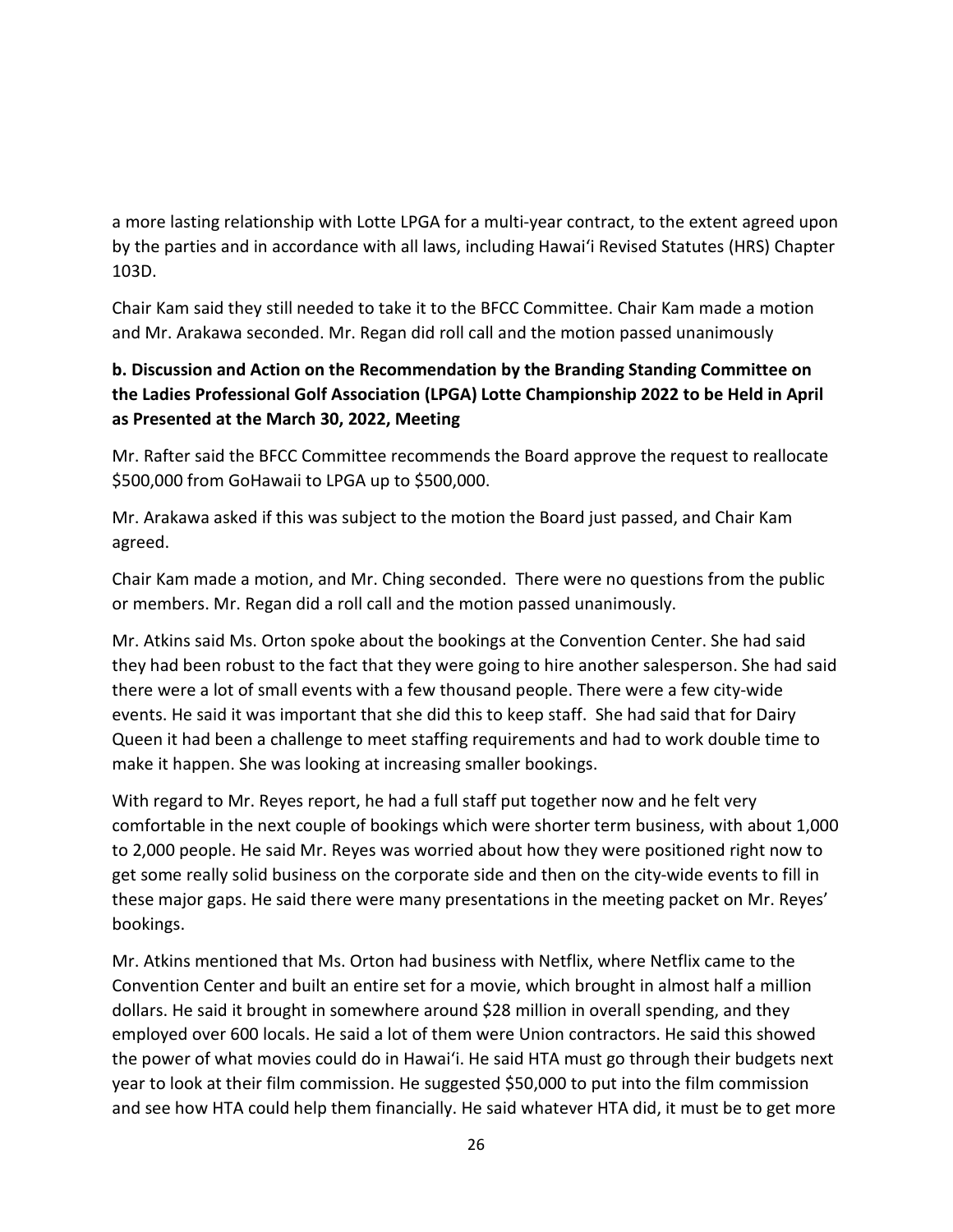of that type of business into Hawai'i, whether O'ahu or the outer islands because the return on their investment of \$50,000 could probably be over \$30 million.

He spoke about the last one they deferred, the discussion, action or approval to solicit a consultant related to the Hawai'i Smart Destination Initiative. He said Mr. De Fries summarized why HTA decided to delay it. He said he wanted Mr. De Fries to present the same information to the Board.

Mr. De Fries said in the previous days meeting with the Branding Standing Committee, he encouraged the members to defer further on the topic. One of the things they are learning as Safe Travels Hawai'i was moving toward being suspended or terminated, was the increased amount of interest among the State agencies about what the next generation of systems would be. He said it was being driven by HiEMA (Hawai'i Emergency Management Agency), ETS (Enterprise Technology Services), and DBEDT, and said they were just at the very front end of understanding that. He said the depth and breadth of what they would require tied all the way back to U.S. Homeland Security to TSA agencies such as HTA, Department of Health, Department of Transportation, and airports. He said the scope of what a centralized system or hub like this would require was still very much in question and should incorporate all of those entities that he referred to.

Mr. De Fries said he looked forward to providing future updates. He said the other item he did not report on but wanted to update, is that Senator Wakai convened a meeting with the Department of Agriculture and HTA the previous week, to look at digitizing the Ag form, which was part of the original discussion around the Smart Destination Hawai'i program. He said to that end, he had tasked Mr. Ka'anā'anā to reach out to airlines that might be interested in a pilot program with that. In the early discussions, he said that although it would be put out to RFP and subject to State procurement, the folks at Google who were part of that Safe Travels were arriving for a follow-up meeting the week of April 11. He said the interest, the priority, the cost savings, and the challenges they would face, and digitizing the agriculture form was also something that they were currently looking at as well.

Mr. Atkins said the committee agreed with Mr. De Fries that they hold off.

## **12. Legislative Update on the 2022 Legislative Session and Related Bills Relevant to the Hawaiʻi Tourism Authority**

Mr. Regan started by thanking the members. He thanked Ms. Hagihara and Ms. Gionson for their hard work supporting the HTA activities related to their involvement at the Legislature in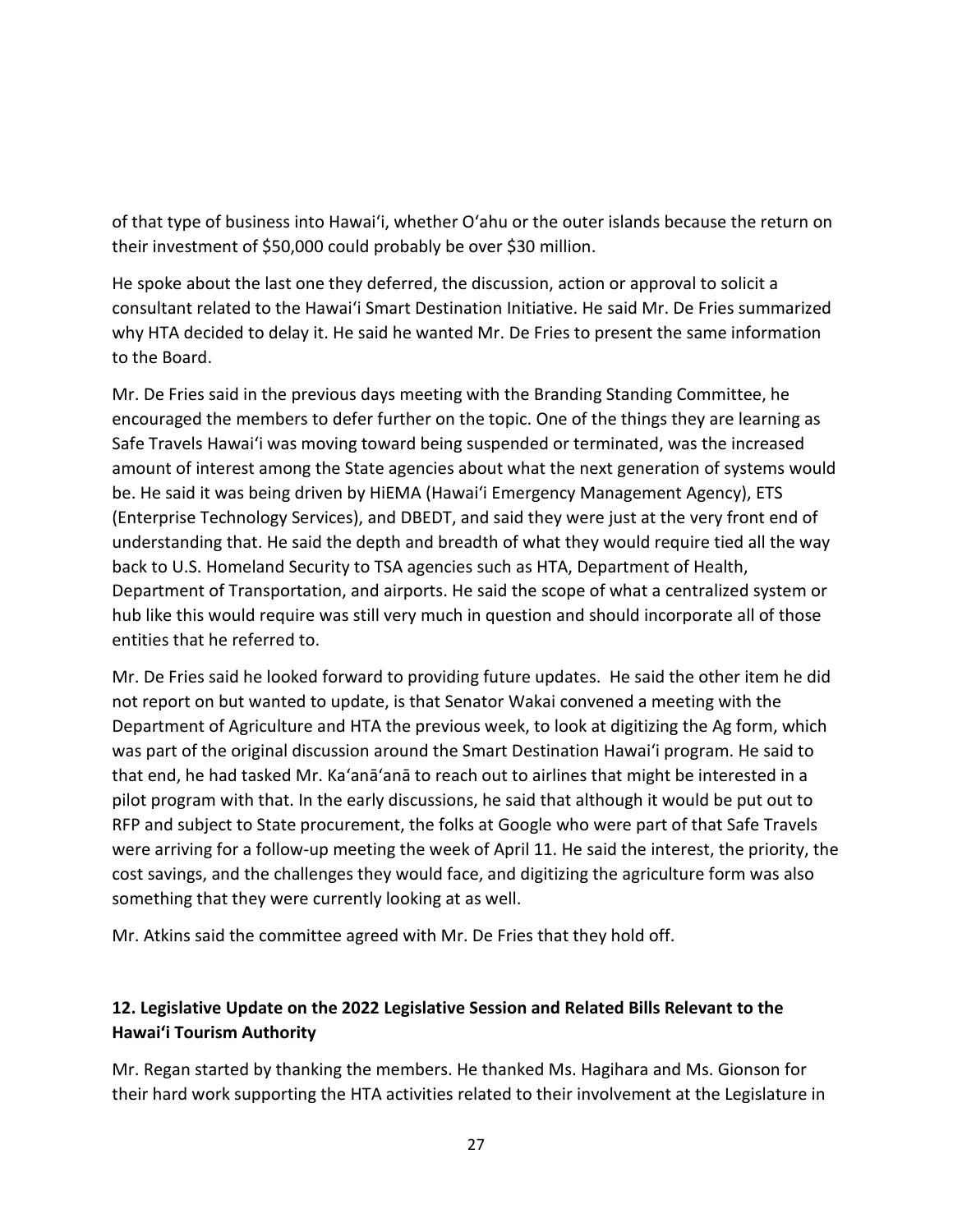this session. He said they had been instrumental in helping HTA coordinate, prepare, and submit testimony on time. He commended them for their hard work and support in that process.

Mr. Regan said they were a little beyond halfway through the session. He mentioned there are currently 13 House bills that are in the Senate right now that they are tracking. Of those, three they are just monitoring. On the House side, there are 12 Senate bills they are monitoring. Two of those Bills and ten that they are actively submitting testimony on. He said it had been a very busy session for them. In 2022, they submitted 48 pieces of testimony to the Senate and 37 pieces of testimony to the House on different bills that had come up in committee.

Mr. Regan said this was a lot of work, as some of the Bills change as they enter committees, and sometimes the committees wanted to update them. He said the conference was coming up in mid-April, so it would be interesting to see what bills came over, and how that process would unfold. He mentioned they were also involved in some county level legislation and discussions. For Bill 41 CD 1, which the Honolulu City Council's committee heard on zoning and planning on March 23, they provided testimony then, and in the past, on this measure. He said the measure for awareness helped enhance the DPP (Department of Permitting and Planning), which allowed them to enforce illegal vacation rentals. He said that it passed from that Committee as CD 2. There were a couple of changes made to that Bill. He said now they will go to the full council for a third and final reading. He said as soon as they get word on that, HTA will submit testimony.

There were no questions from the public.

## **a. Presentation, Discussion, and Action on Memorandum of Understandings (MOU) between HTA and Counties Related to the Destination Management Action Plans (DMAP) Actions and Sub-Actions**

Mr. Regan said Ms. Anderson had been leading that effort, and was available to answer any questions. He said the final drafts from the county side are included in the meeting packet. He wanted to present that to the Board for the Board's consideration and ratification of those documents to allow HTA to execute them once they are signed off by the various mayors and county officials.

Ms. Anderson said everything was in the meeting packet. She said the action is the ratification of the MOAs.

Chair Kam asked if she had the MOAs for all four counties and she confirmed.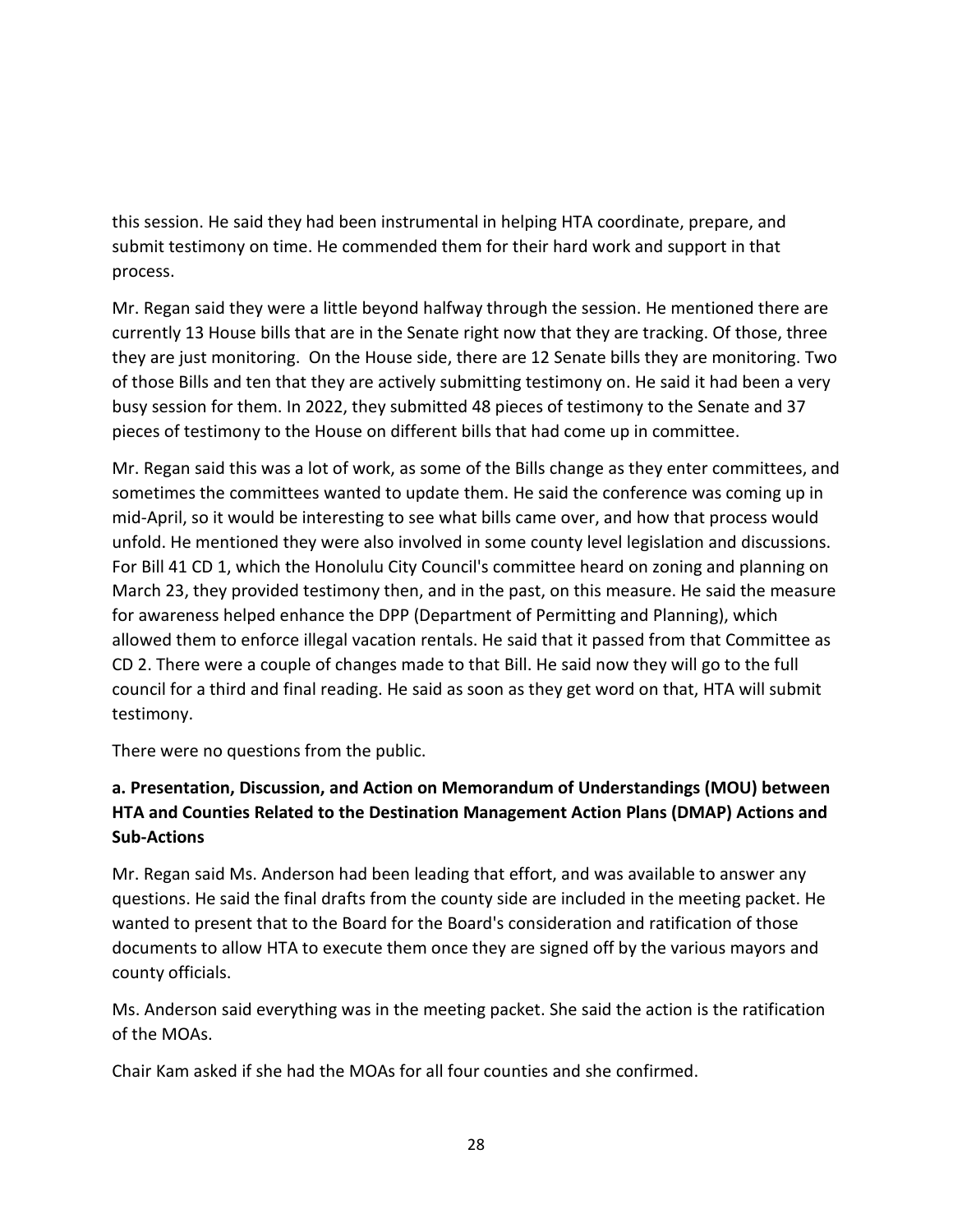Chair Kam asked for a motion to get the language right. Mr. Regan said the motion would be to ratify the MOAs as presented in the Board meeting packet.

Mr. Alameda made a motion, and Mr. Atkins seconded. Mr. Regan did a roll call, and the motion passed unanimously.

Chair Kam thanked Ms. Anderson for her hard work. He thanked the counties for their support.

#### **13. New Business**

Chair Kam said this item was a placeholder. He asked if there was any new business out there that anybody wanted to discuss.

Mr. De Fries wanted to thank the Board for ratifying the MOAs. He said in the coming week, three of the four county mayors would be in HTA's boardroom for the briefing with the JATA delegation. He said it would be great to engage with them on that level with this ratification. He mentioned that this MOA was especially important to WAM Chair Dela Cruz, so he can carry this ratification into next week's meeting.

Mr. Arakawa followed up on the \$250,000 discussion. He said that maybe the Administrative & Audit Committee could take a look at that going forward.

Chair Kam deferred to Mr. De Fries for closing remarks. Mr. De Fries showed an image of Town & Country magazine. This article titled "Why All the Billionaires are Moving to Hawaii" would be the April edition of the Town & Country magazine, which was posted online on March 31 morning. He said it was relative to their earlier conversation about cultivating partnerships. He said a number of the people who were now residents happen to be founders, chairman and chairwomen, and CEOs of some of the leading corporations in Hawai'i. He wanted to close this meeting with this reference coming up in Augusta, Georgia. He said there was a lot of talk about the LPGA and the Lotte event, and he appreciated everything that was debated, agreed to, and some of the cautions that was put out. He said this year, in particular leading into the Masters Hawai'i, they will find some residual benefit in the telecast leading up to it, only because last year's winner of the Masters, was this year's winner of the Sony Open. He said that would go back to the iconic shot made on the 18<sup>th</sup> hole. Mr. De Fries highlighted the caddy, Shota Hayafuji, who he thinks represented the epitome of being a mindful traveler. He is a native of Japan, who was halfway across the world in Augusta. He was in somebody else's backyard and was experiencing his first victory, carrying the bag for the Masters champion. He emphasized a video clip of Mr. Hayafuji who took a bow on the final green which showed respect to the 'āina of Augusta. It is a custom of Japan; it was also a lesson to all of them at HTA